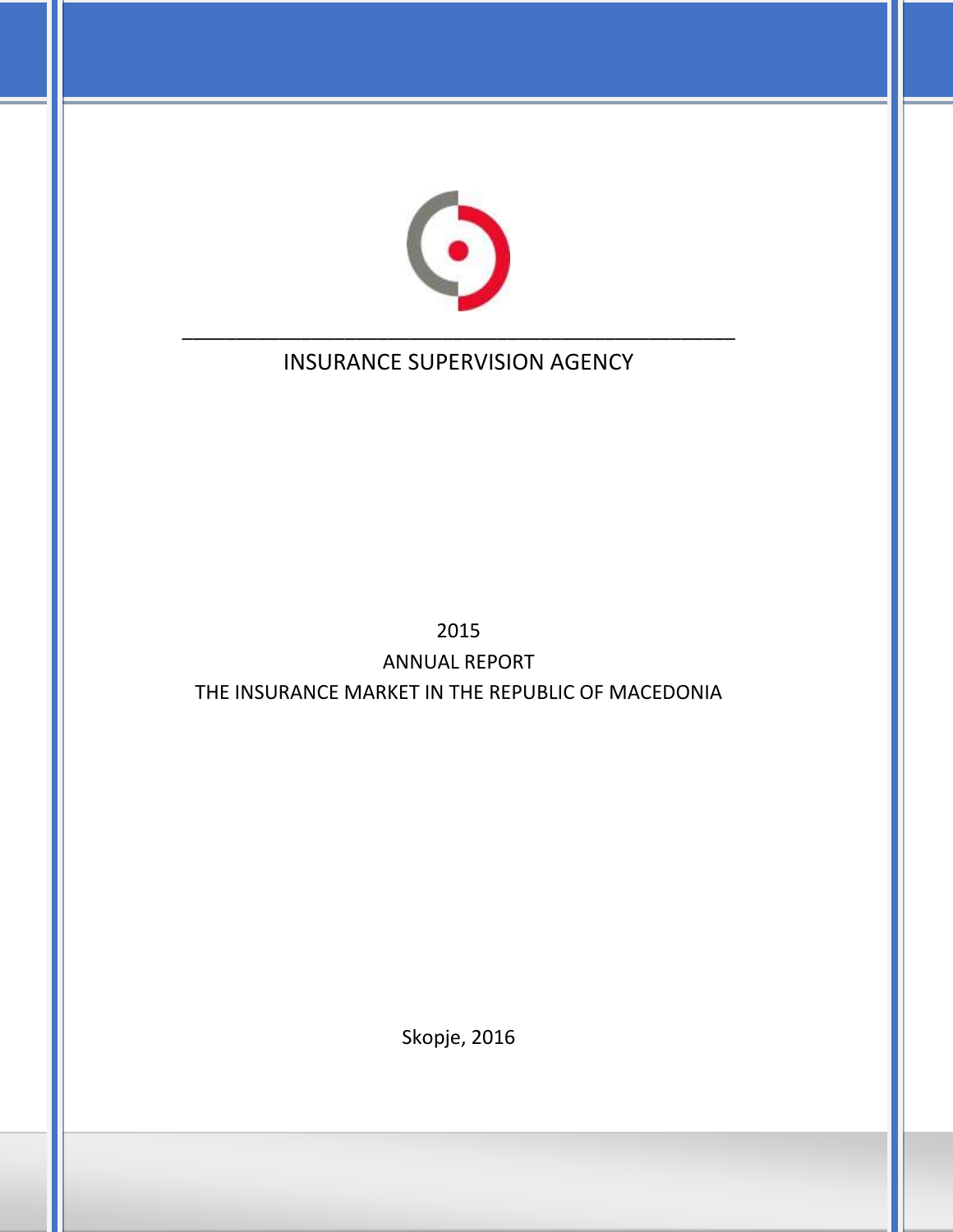*This Report was prepared in accordance with Article 158-t of the Law on Insurance Supervision and for its preparation the Insurance Supervision Agency used data from its own records.*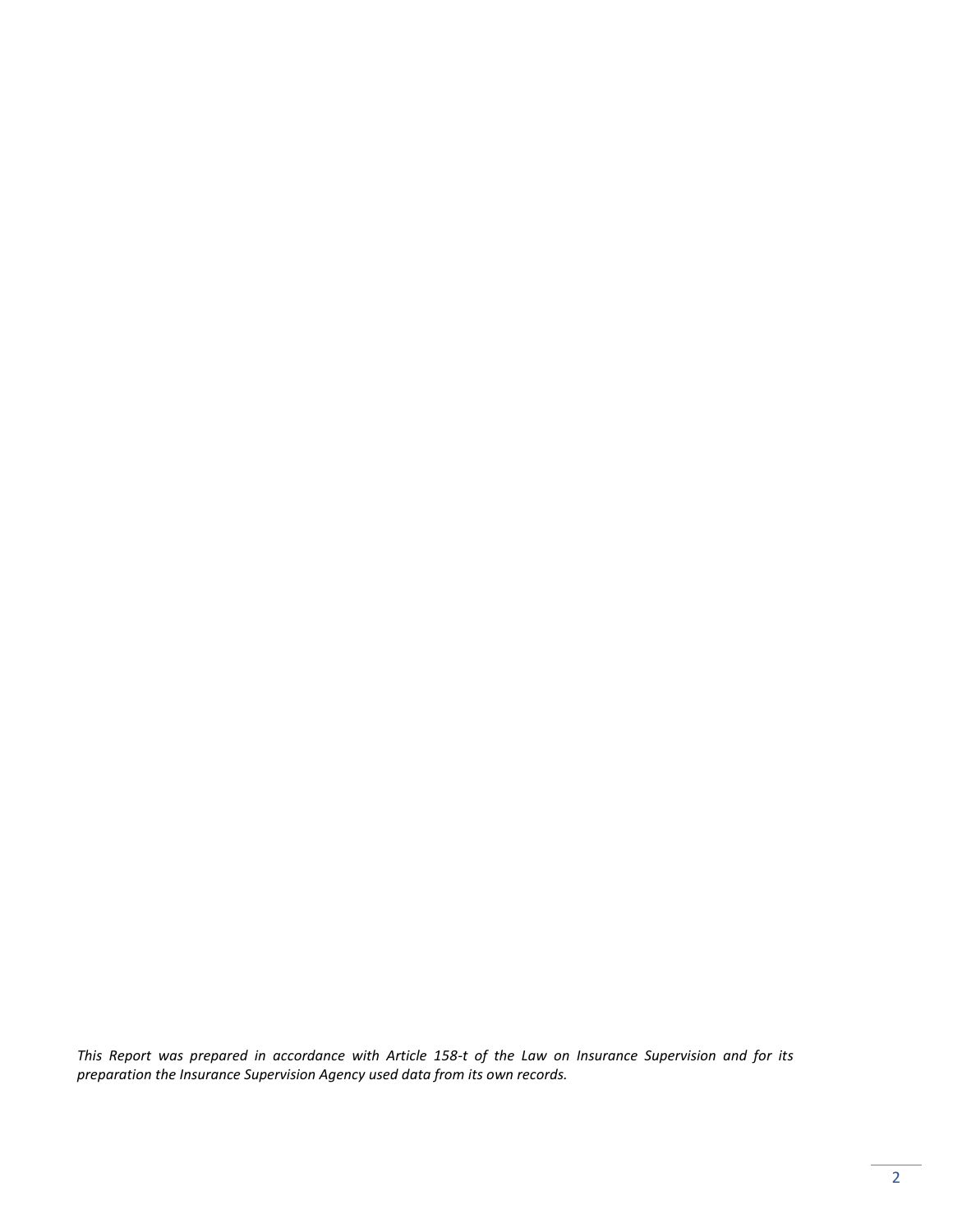## Content:

| <u>1.</u> |  |
|-----------|--|
| 2.        |  |
| <u>3.</u> |  |
|           |  |
| 3.1.1.    |  |
| 3.1.2.    |  |
| 3.1.3.    |  |
| 3.1.4.    |  |
| 3.1.5.    |  |
| 3.1.6.    |  |
| 3.1.7.    |  |
| 3.1.8.    |  |
| 3.1.9.    |  |
| 3.1.10.   |  |
| 3.1.11.   |  |
|           |  |
| 3.2.1.    |  |
| 3.2.2.    |  |
|           |  |
| 3.3.1.    |  |
| 3.3.2.    |  |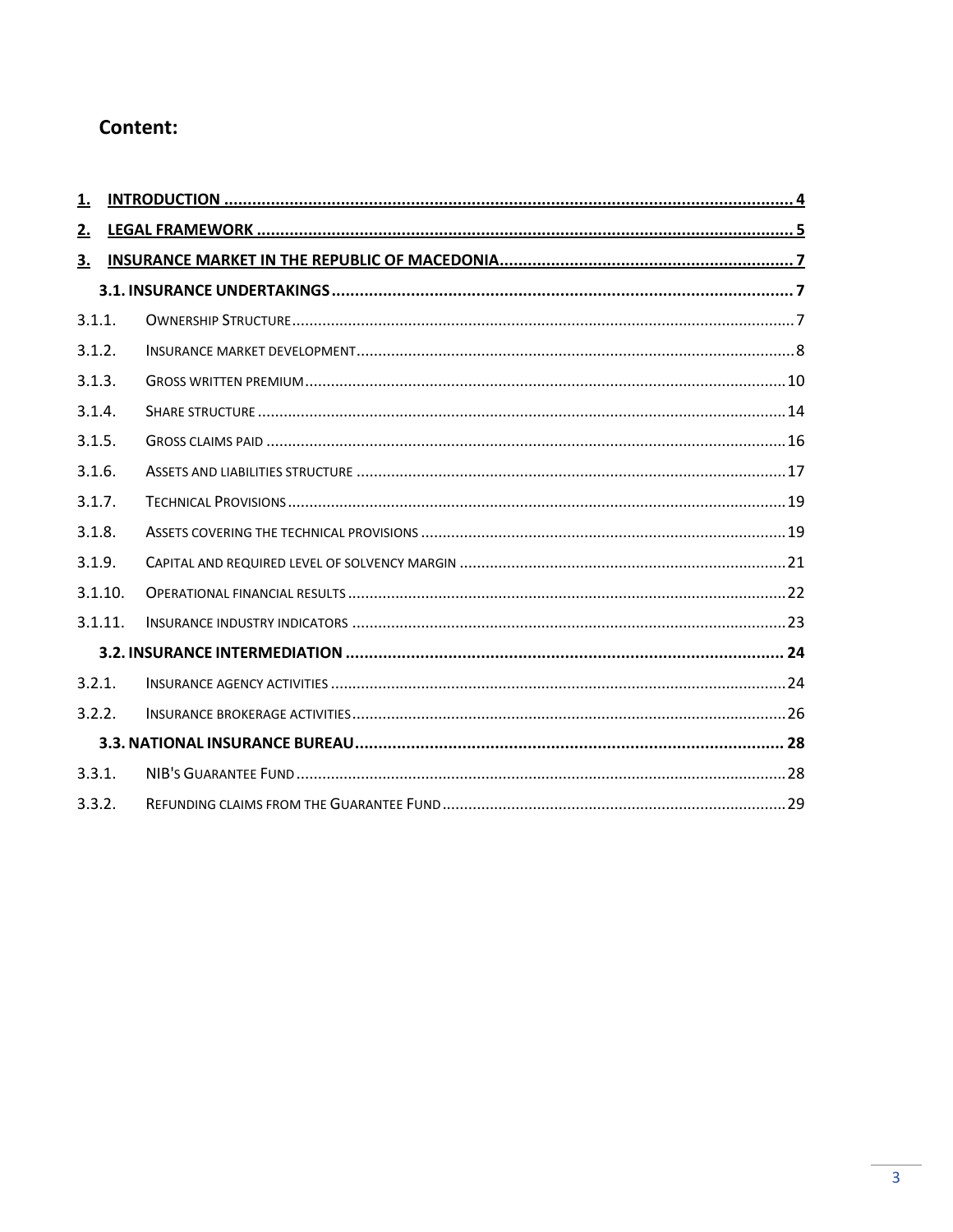## <span id="page-3-0"></span>**1. INTRODUCTION**

The Insurance Supervision Agency of the Republic of Macedonia (hereinafter, ISA) is an autonomous, independent regulatory authority which undertakes public authorizations as stipulated by the Law on Insurance Supervision and the Law on Compulsory Insurance in Traffic. ISA strives to ensure an effective, lawful domestic insurance market that develops continuously, to protect adequately the rights and interests of policyholders, and to contribute towards a strong, financially stable economy.

At the end of 2015, 15 insurance companies operated in the Republic of Macedonia's insurance market place, of which 11 offered non-life insurance, and 4 life insurance. During the year, ISA issued an operating license to 1 insurance brokerage company, while revoking 1 license from another, keeping the number of insurance brokerage companies constant at 30. The number of insurance agencies increased to 13, with 3 new companies entering the market, while the number of banks performing insurance agency activities increased to3, with the entrance of 2 more banks that provide such services.

In 2015, total gross written premiums (hereinafter, GWP) reached MKD 8.28 billion, an 8.50% increase over the previous year (2014: MKD 7.63 billion). GWP for the non-life insurance segment was MKD 7.18 billion (2014: MKD 6.74 billion), showing a 6.47% growth over 2014. The life-insurance segment's GWP was MKD 1.10 million (2014: MKD 888.32 million), a growth of 23.94% over the previous year.

On 31 December 2015, the insurance undertakings assets totalled MKD 17.56 billion, an increase of 7.32% over the previous year (2014: MKD 16.42 billion). Total calculated capital of insurance undertakings was MKD 5.49 billion, a 5.93% growth over 2014. The solvency margin, a main indicator for assessing the stability of the insurance sector, was MKD 1.24 billion; this indicates the insurance sector capital to be 4.4 times above the minimum required solvency margin level.

During 2015, the insurance sector reported profits of MKD 513 million, with the non-life insurance sector reporting MKD 469 million and the life insurance segment MKD 44 million.

<span id="page-3-1"></span>Regarding legislation, 2 amendments and supplements to the Law on Insurance Supervision were adopted, and concerning bylaws, 2 new bylaws were adopted, as well as 2 amendments and supplements to 2 existing bylaws. The Law on Compulsory Insurance in Traffic and the Law on Voluntary Health Insurance were also amended and supplemented.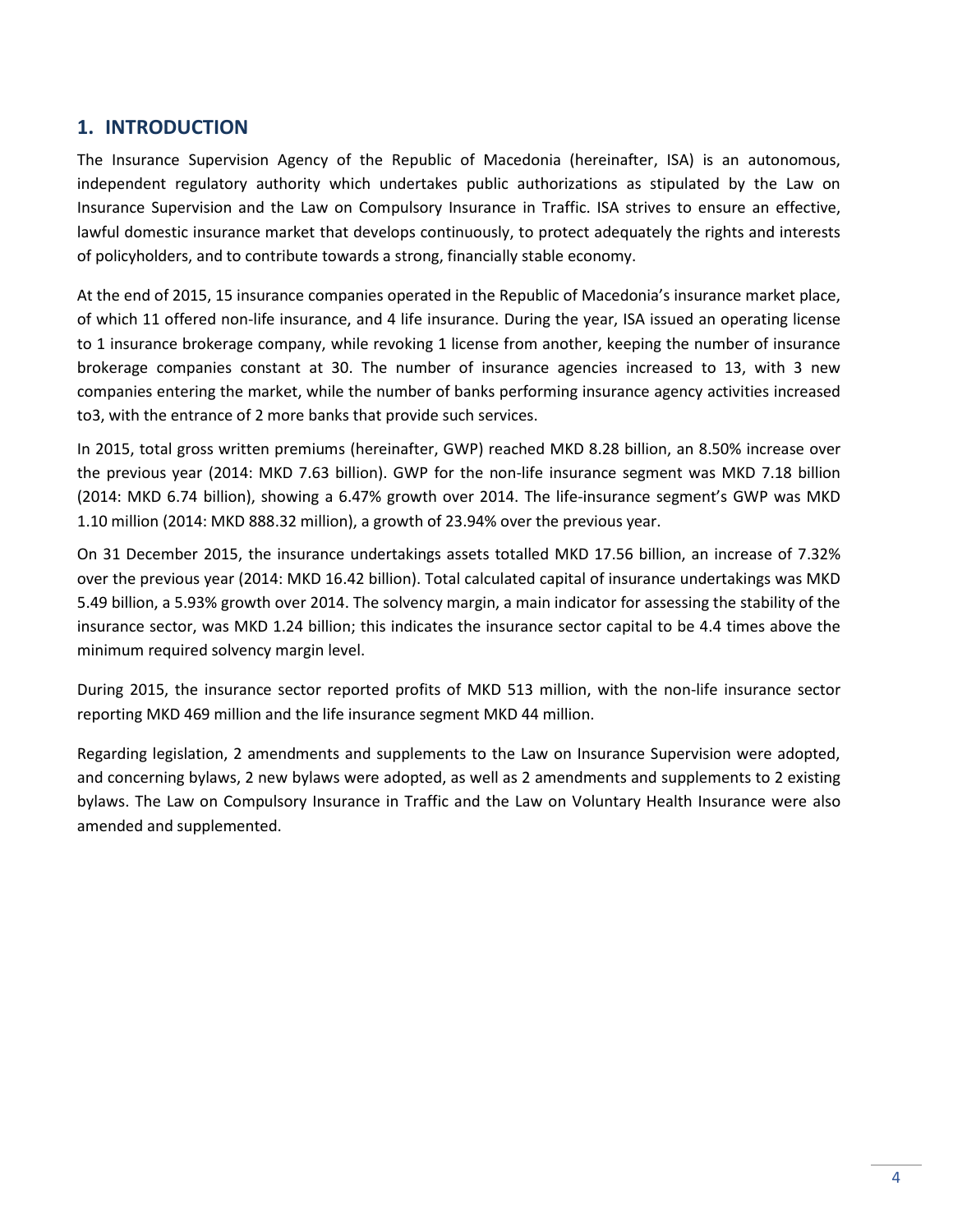## **2. LEGAL FRAMEWORK**

The Law on Insurance Supervision ("Official Gazette of the Republic of Macedonia" No. 27/02, 98/02, 79/07, 88/08, 67/10, 44/11, 112/11, 188/13, 30/14, 43/14, 112/14, 153/15 and 92/15), the Law on Compulsory Insurance in Traffic ("Official Gazette of the Republic of Macedonia No. 88/05, 70/06, 81/08, 47/11, 135/11, 112/14 and 145/15), and the Law on Voluntary Health Insurance ("Official Gazette of the Republic of Macedonia" No. 145/12, and 192/15) provide the basic legal framework for regulating the performance of insurance, reinsurance and insurance intermediation activities, and for conducting supervision of the operations of insurance undertakings, insurance brokerage companies, and insurance agencies.

The broader legal framework is set under Contractual Law ("Official Gazette of Republic of Macedonia, No. 18/01, 4/02, 5/03, 84/08, 81/09, 161/09 and 123/13), particularly the part referring to insurance contracts, and the Company Law ("Official Gazette of the Republic of Macedonia, No. 28/04, 84/05, 25/07, 87/08, 42/10, 48/10, 24/11, 166/12, 70/13, 119/13, 120/13, 187/13, 38/14, 41/14, 138/14, 88/15 and 192/2015).

**The Law on Insurance Supervision** incorporates insurance principles and standards of the International Association of Insurance Supervisors (IAIS) and EU Insurance Directives. The Law regulates the establishment and operations of insurance undertakings, risk management, the role of authorised actuaries, financial reporting, internal and external auditing, activities of insurance brokerage companies and insurance agencies, supervision over insurance undertakings, procedure for decision-making by the ISA, operations of insurance and reinsurance pools, cooperation with supervisory agencies and EU authorities, as well as penalty provisions.

In 2015, 2 amendments and supplements to the Law on Insurance Supervision were adopted. The Law amending and supplementing the Law on Insurance Supervision ("Official Gazette of Republic of Macedonia No. 153/15) harmonised with the Law on Misdemeanours ("Official Gazette of Republic of Macedonia" No. 124/15), setting a fixed level of fines. Adoption of these amendments sets fines on persons in charge of legal entities up to 30% of that imposed upon an insurance undertaking, brokerage company or agency. These amendments also increase from 30 days to a maximum of 120 the amount of time the ISA can provide for entities to remedy irregularities that it has identified.

The Law amending and supplementing the Law on Insurance Supervision (Official Gazette of Republic of Macedonia, No. 192/15) establishes requirements that measure subject knowledge of candidates sitting for an exam. The amendments and supplements recommend reviewing exam questions twice a year, blocking radio frequency ranges in rooms where exams given in order to prevent electronic communication among candidates, and sanctioning authorised representatives to provide exams, to identify candidates who may be in violation of law, and to compensate authorised representatives who monitor exams and committee members who mark these exams.

Compulsory insurance in traffic is regulated by the **Law on Compulsory Insurance in Traffic and** prescribes agreements for compulsory insurance, minimum insured amounts, deadlines for reporting claims to and receiving claim payments from insurance undertakings, establishing the right to mediation, competences of the Guarantee Fund, and changing the method for determining premium tariffs via the operations of the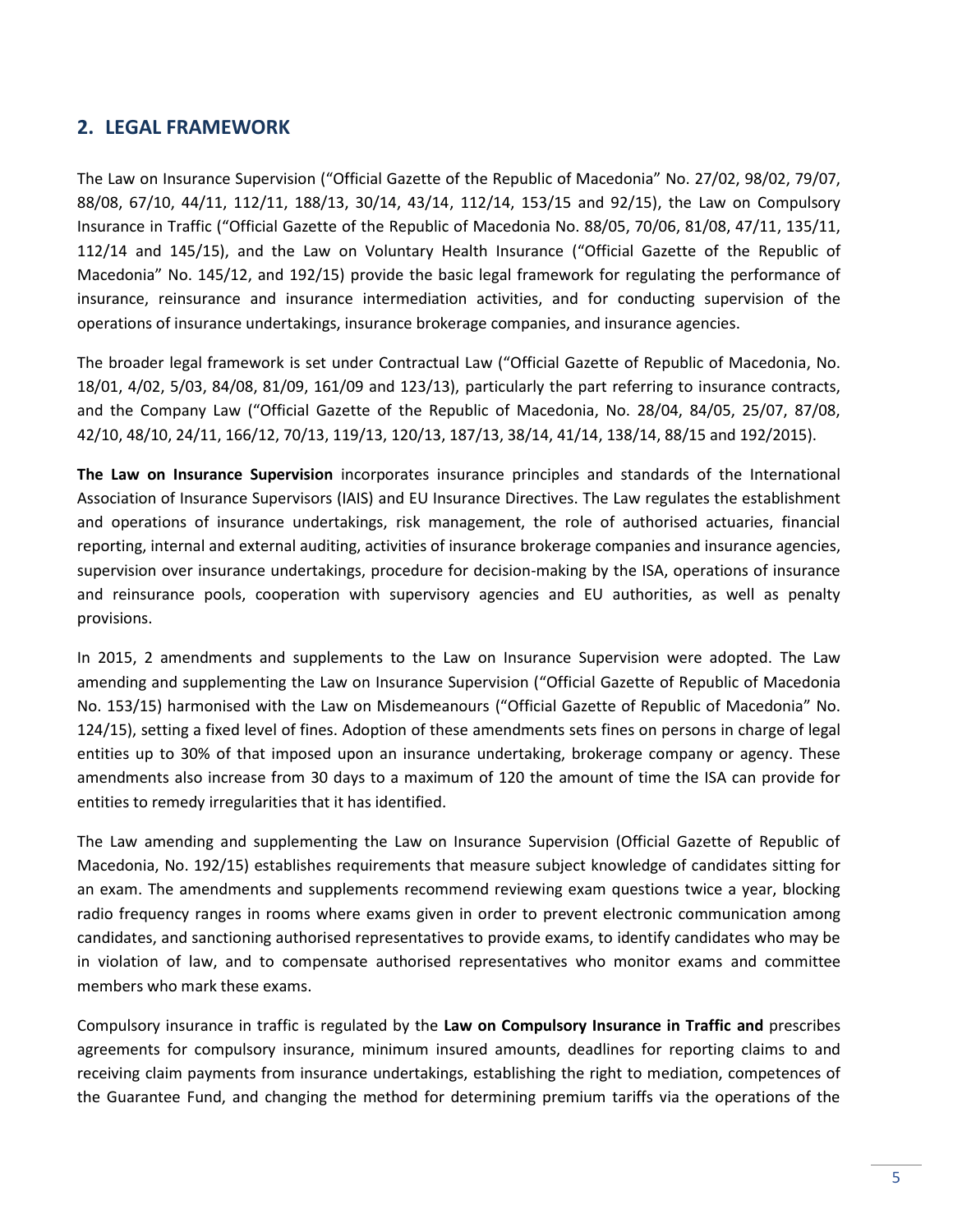Commission for motor third party liability insurance. Also, the Law envisages facilitation of cross-border provision of insurance services by setting-up a so called authorised claims representative, and a damage compensation service, thereby putting into force these activities as soon as the Republic of Macedonia has become a part of the European Union.

The adoption of the Law Amending the Law on Compulsory Traffic Insurance (Official Gazette of Republic of Macedonia, No. 145/15) harmonises the Law on Misdemeanours from a point of view of setting fixed amount of fines imposed on insurance undertakings, and National Insurance Bureau stipulating the amount of fine for the responsible person within the legal entity be set at 30% of the fine for the insurance undertaking and National Insurance Bureau.

The **Law on Voluntary Health Insurance** allows an insurance undertaking to offer a package of health services not covered within the system for compulsory health insurance. As such, voluntary health insurance is regulated as supplementary and private. Supplementary health insurance covers the partial costs that are paid from own funds (co-payment) for medical services provided through compulsory health insurance in accordance with the regulations of compulsory health insurance and health care protection. Private health insurance provides for coverage for higher standard healthcare service than offered through compulsory health insurance, including for costs related to supplementary healthcare services, out-of-network healthcare services in medical institutions, and other private institutions that craft and service orthopaedic or other specialised devices.

<span id="page-5-0"></span>The Law amending and supplementing the Law on Voluntary Health Insurance ("Official Gazette of the Republic of Macedonia" No. 192/15) harmonises with the Law on Misdemeanours and sets fine levels. It also sets at 30% the fine amounts to the persons legally responsible for insurance undertaking. These amendments also define more precisely voluntary health insurance as a line of business that can considered voluntary health insurance and the healthcare institutions that can provide them.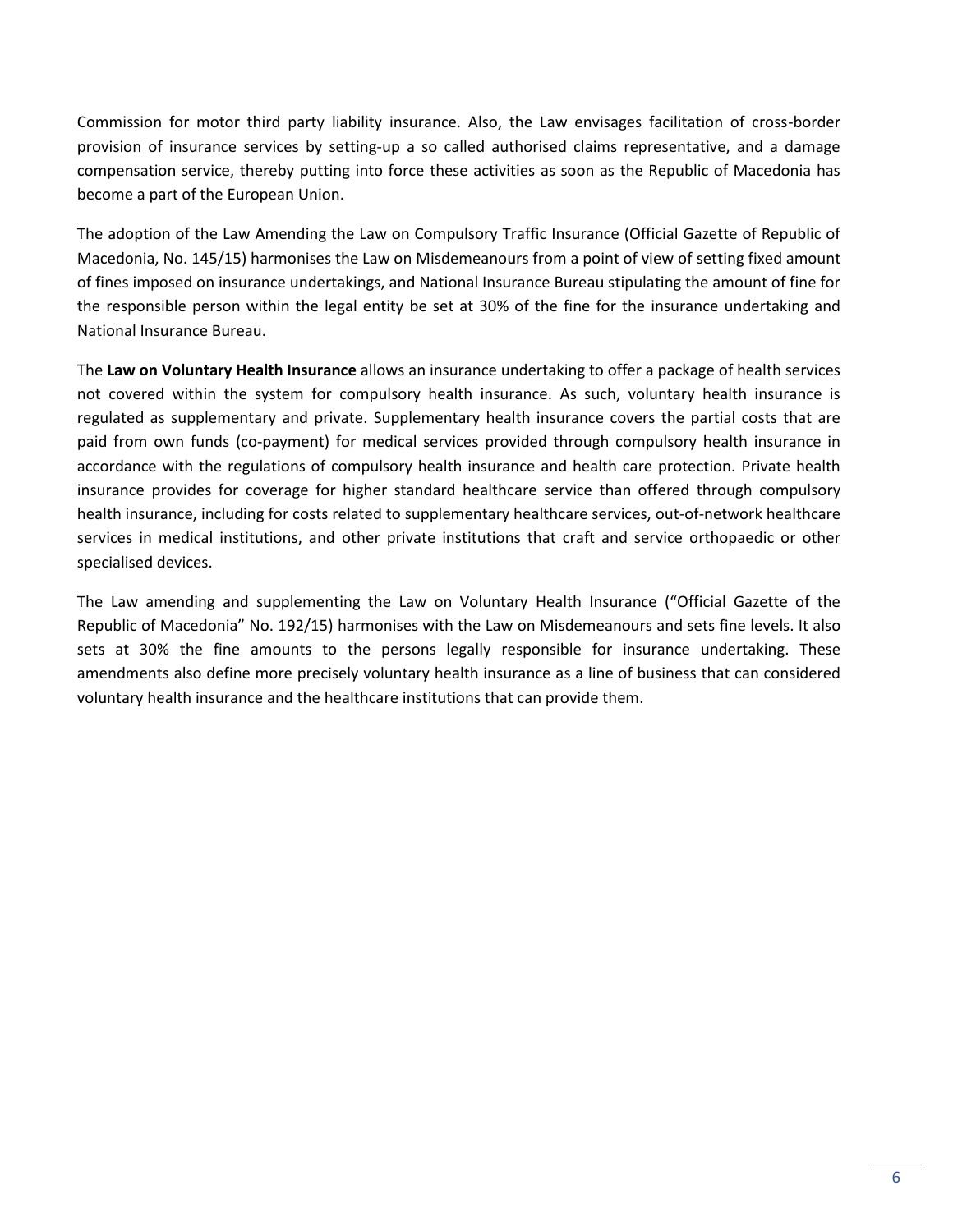## **3. INSURANCE MARKET IN THE REPUBLIC OF MACEDONIA**

## <span id="page-6-0"></span>**3.1. INSURANCE UNDERTAKINGS**

There were 15 insurance undertakings operating on the insurance market of the Republic of Macedonia in 2015, of which 4 operated in the life insurance segment, and the remaining 11 in the non-life insurance segment. In addition to licenses to offer non-life insurance products, only one insurance undertaking was licensed for reinsurance (Table 1).

#### **Table 1:** Registry of insurance undertakings

|                         | Insurance undertaking name                  | <b>Insurance</b>   |
|-------------------------|---------------------------------------------|--------------------|
|                         |                                             | segment            |
| $\mathbf{1}$            | MACEDONIA - Skopje Vienna Insurance Group   | Non-life insurance |
|                         |                                             | and reinsurance    |
| $\overline{2}$          | <b>TRIGLAV INSURANCE</b>                    | Non-life insurance |
| 3                       | <b>SAVA INSURANCE</b>                       |                    |
| 4                       | <b>EUROINS INSURANCE</b>                    |                    |
| 5                       | <b>WINNER - Vienna Insurance Group</b>      |                    |
| 6                       | <b>EUROLINK</b>                             |                    |
| $\overline{\mathbf{z}}$ | <b>INSIG MACEDONIA</b>                      |                    |
| 8                       | <b>UNIQA</b>                                |                    |
| 9                       | <b>INSURANCE POLICY</b>                     |                    |
| 10                      | Insurance undertaking ALBSIG JSC Skopje     |                    |
| 11                      | <b>CROATIA INSURANCE - NON LIFE</b>         |                    |
| 12                      | <b>CROATIA INSURANCE - LIFE</b>             | Life insurance     |
| 13                      | <b>GRAWE</b>                                |                    |
| 14                      | <b>WINNER Life - Vienna Insurance Group</b> |                    |
| 15                      | <b>UNIQA LIFE</b>                           |                    |
|                         | $C_{\text{OII}}$ $C_{\text{OII}}$           |                    |

*Source: ISA*

At year end, insurance undertakings employed 1,831 workers, indicating a workforce increase of 4.75% (2014: 1,744), and a corresponding increase in insurance undertakings' business activity.

## <span id="page-6-1"></span>**3.1.1. Ownership Structure**

Foreign financial institutions own a significant share of insurance undertakings, and at 92.17%, wholly or partially own 14 of the 15 insurance undertakings (Table 2). While only 1 undertaking is fully owned by domestic investors, 11 insurance undertakings are part of insurance groups which have head offices in EU Member States.

**Table 2:** Ownership structure of insurance undertakings (percentages)

|                                  | 2015   | 2014   | 2013     |
|----------------------------------|--------|--------|----------|
| 1. Foreign shareholders          | 92.17% | 92.25% | 91.83%   |
| 1.1. Natural persons             | 0.08%  | 0.08%  | 0.12%    |
| 1.2. Non-financial legal persons | 0.00%  | 0.01%  | $0.00\%$ |
| 1.3. Financial Institutions      | 92.09% | 92.16% | 91.71%   |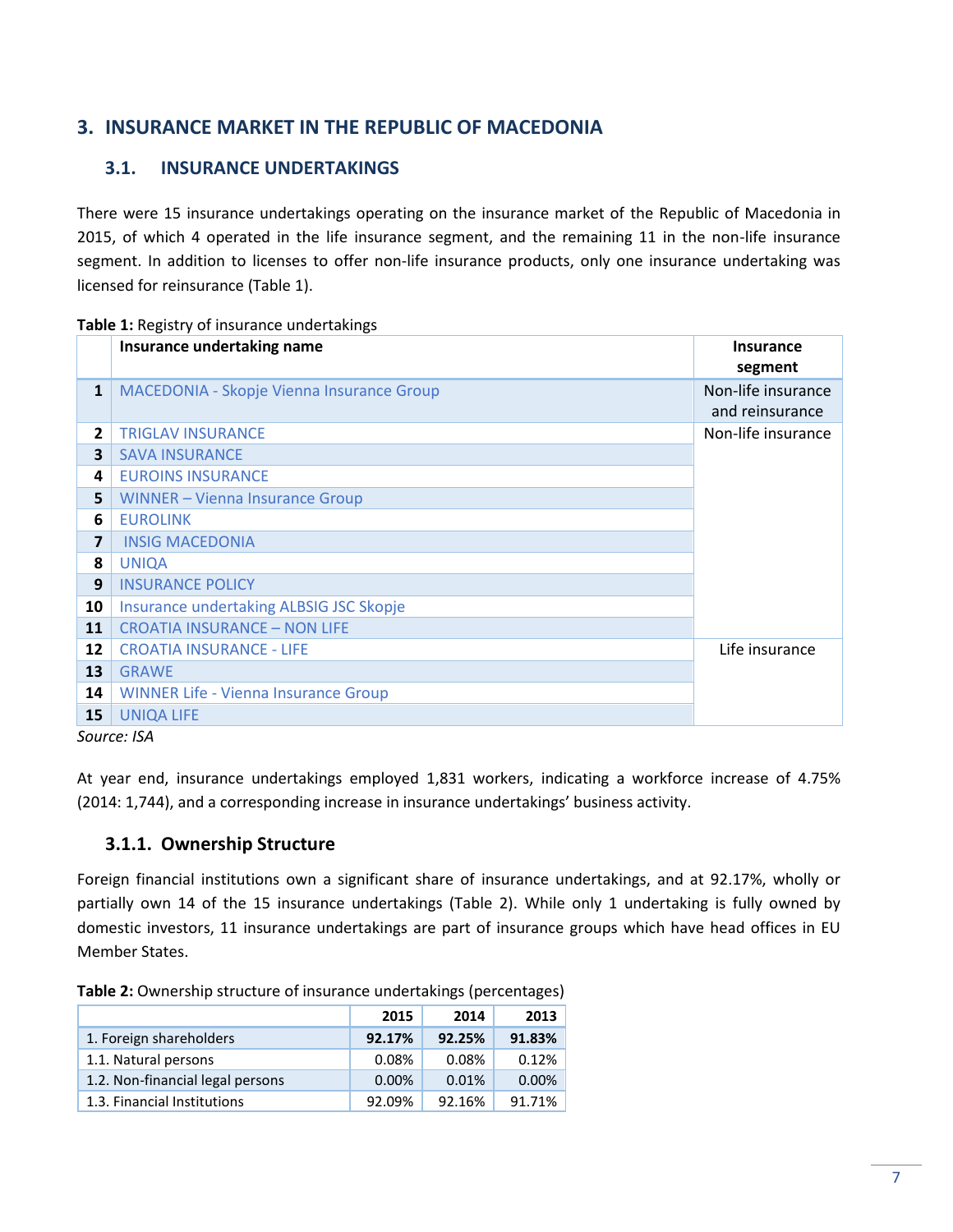| 2. Domestic shareholders         | 7.79%   | 7.70%   | 8.13%   |
|----------------------------------|---------|---------|---------|
| 2.1. Natural persons             | 6.61%   | 6.60%   | 6.99%   |
| 2.2. Non-financial legal persons | 0.79%   | 0.79%   | 0.79%   |
| 2.3. Financial Institutions      | 0.39%   | 0.32%   | 0.35%   |
| 3. State-ownership               | 0.04%   | 0.04%   | 0.04%   |
| <b>Total</b>                     | 100.00% | 100.00% | 100.00% |

*Source: ISA*

 $\overline{a}$ 

### <span id="page-7-0"></span>**3.1.2. Insurance market development**

Two basic indicators, the insurance penetration rate and the insurance density rate<sup>1</sup>, measure the insurance markets' development. The data on insurance penetration for 2015 show total GWP to account for 1.48% of the country's GDP (2014: 1.45%); the insurance density rate, which is MKD 4,001 per capita, shows an 8.3% growth over the previous year (Chart 1).





*Source: ISA, State Statistical Office, and Ministry of Finance*

The insurance sector in Macedonia is characterized by its low market concentration, a prerequisite for a competitively functioning market competition. The Herfindahl index, when calculated against GWP in 2015 was 887.61 (2014: 877.88). A similar result is obtained when computing the index against assets of insurance undertakings, 859.48 in 2015 (2014: 866.35)<sup>2</sup>.

 $2$  Herfindahl index is calculated as per the following formula:

$$
HI = \sum_{i=1}^{n} (S_i)^2
$$

 $1$  The insurance penetration is calculated as the ratio of gross written premiums to the gross domestic product. The insurance density is calculated as the ratio of gross written premiums to the country's population.

where S is the chare of each insurance undertaking in the total assets (gross written premium) of the insurance sector, and n is to total number of institutions in the respective segment. When the index ranges between 1000 and 1800 units, the concentration level of the insurance sector is deemed acceptable.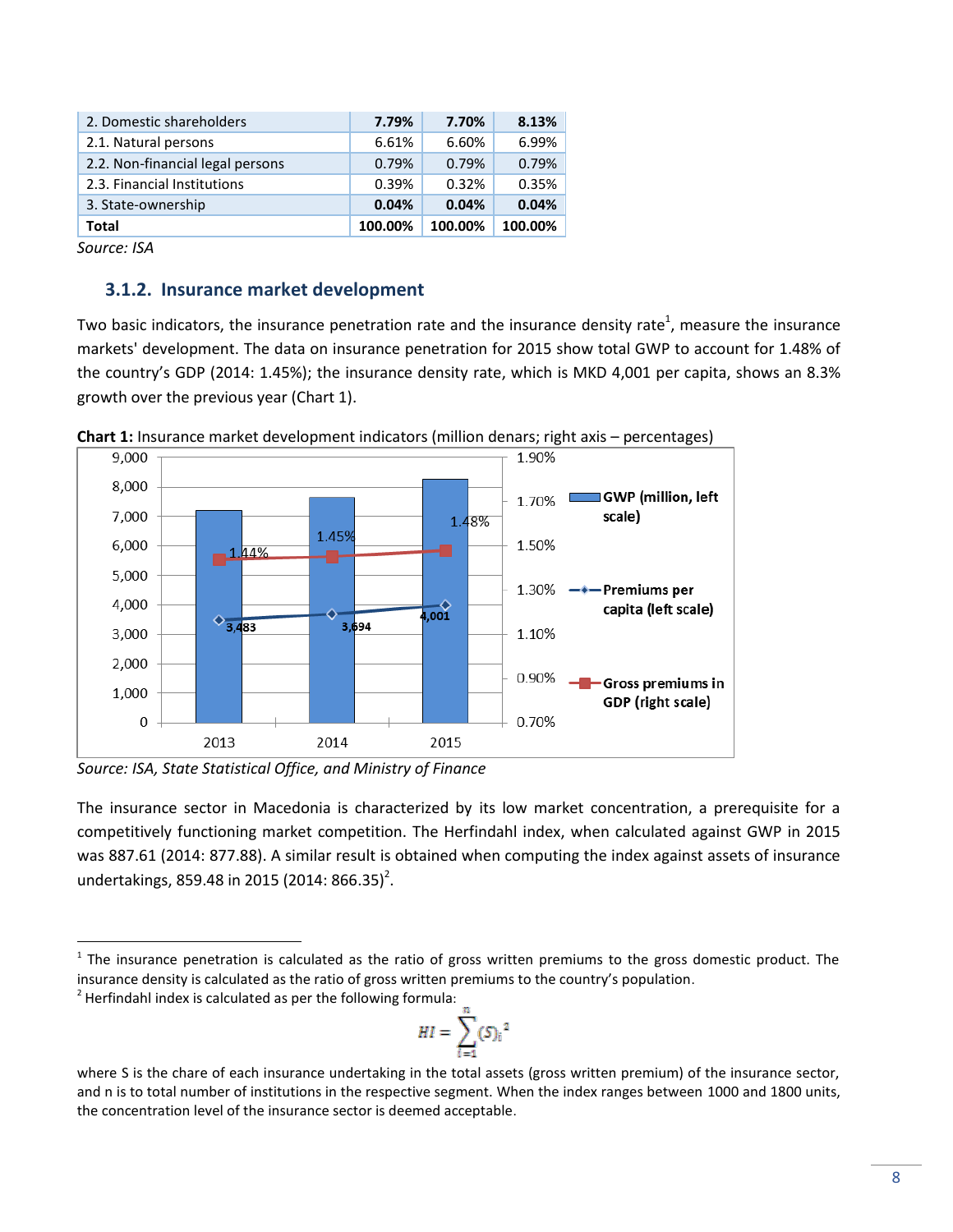Analysis across different insurance segments shows higher concentration in the life insurance segment, mainly due to the small number of undertakings in this area. For life insurance, the Herfindahl-index measured against GWP is 3,650.92 (2014: 3,740.38). Measured against the undertakings assets, it is 3,376.42 (2014: 3,237.96).

For the non-life insurance segment, indicators show low concentration with a small upward trend, as indicated by the Herfindahl index as measured against GWP, which in 2015 was 1,094.88 (2014: 1,059.51), and as measured against the assets is 1,145.62 (2014: 1,150.31).

CR5 indicator<sup>3</sup>, measured against the GWP share, increased for non-life insurance undertakings in 2015 and reached 62.49% (2014: 60.51%).

The tables below show the Herfindahl-index and concentration index for the top five insurance companies (CR5):

**Table 3:** Herfindahl-index and CR5 index measured relative to GWP

| <b>Gross written</b><br>premium               | 2015              |         | 2014              |         | 2013              |         |
|-----------------------------------------------|-------------------|---------|-------------------|---------|-------------------|---------|
|                                               | <b>Herfindahl</b> | CR5     | <b>Herfindahl</b> | CR5     | <b>Herfindahl</b> | CR5     |
| The whole<br>sector                           | 887.61            | 54.18%  | 877.88            | 53.47%  | 891.77            | 54.39%  |
| Non-life<br>insurance                         | 1,094.88          | 62.49%  | 1,059.51          | 60.51%  | 1,055.77          | 60.53%  |
| Life insurance<br>$\sim$ $\sim$ $\sim$ $\sim$ | 3,650.92          | 100.00% | 3,740.38          | 100.00% | 3,818.40          | 100.00% |

*Source: ISA*

#### **Table 4:** Herfindahl-index and CR5 index measured against assets

| <b>Assets</b>         | 2015              |         | 2014              |                 | 2013              |         |
|-----------------------|-------------------|---------|-------------------|-----------------|-------------------|---------|
|                       | <b>Herfindahl</b> | CR5     | <b>Herfindahl</b> | CR <sub>5</sub> | <b>Herfindahl</b> | CR5     |
| The whole<br>sector   | 859.48            | 54.18%  | 866.35            | 54.38%          | 869.25            | 52.95%  |
| Non-life<br>insurance | 1,145.62          | 66.03%  | 1,150.31          | 66.68%          | 1,151.24          | 65.47%  |
| Life insurance        | 3,376.42          | 100.00% | 3,237.96          | 100.00%         | 3,177.59          | 100.00% |

*Source: ISA*

 $\overline{a}$ 

Regarding market concentration at the end of 2015, 3 non-life insurance undertakings exceeded the 10% threshold of as a share of total GWP. Nonetheless, no insurance undertakings exceeded the 20% market share threshold (Chart 2).

 $3$  CR5 is the shares of the first 5 insurance undertakings with largest shares in the total structure.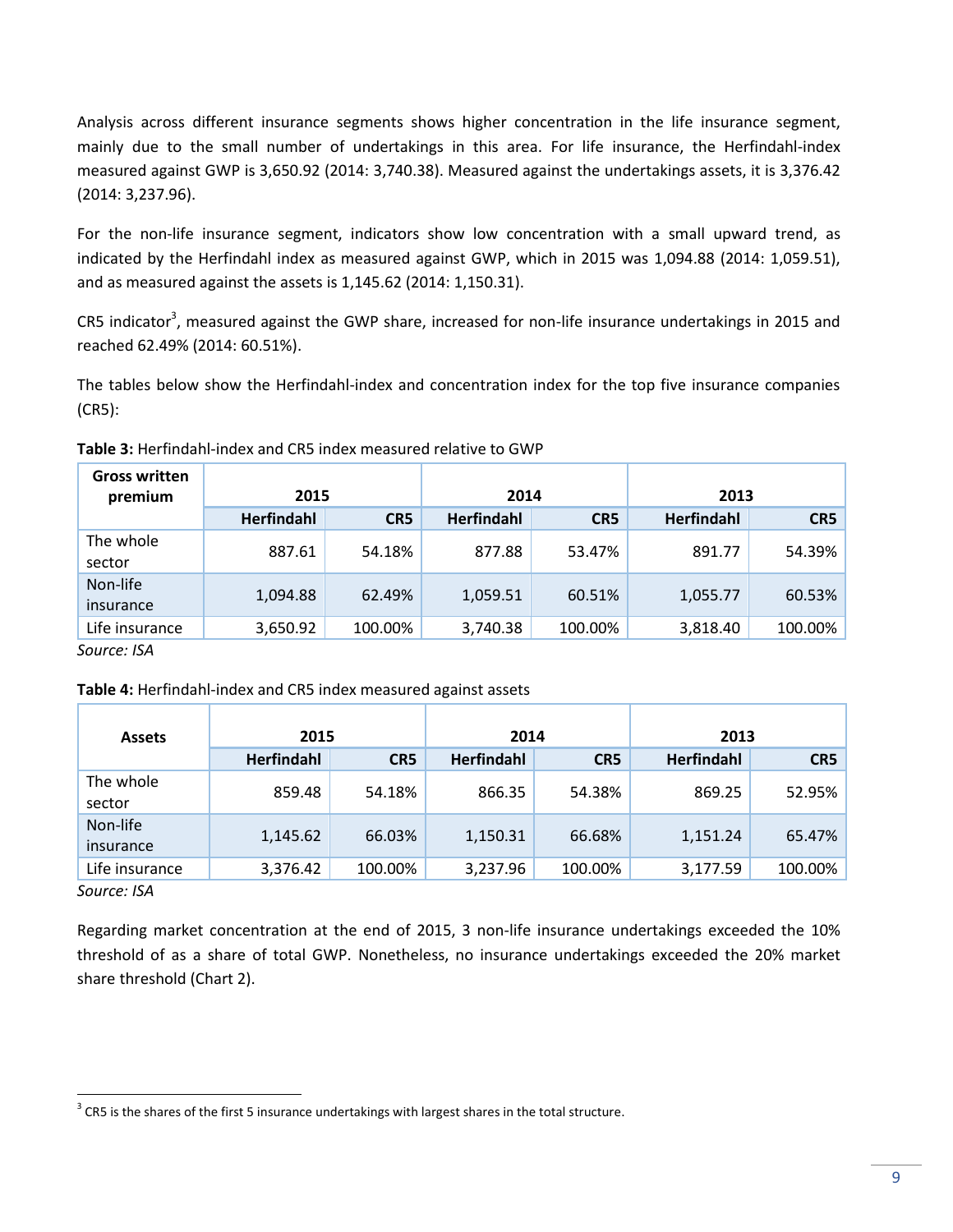**Chart 2:** Market concentration relative to gross written premium in 2015, for the non-life insurance segment (percentages)

| 18%                  | Triglav, 18.03%                  |                      |
|----------------------|----------------------------------|----------------------|
| 17%                  |                                  |                      |
| 16%                  |                                  |                      |
| 15%                  |                                  |                      |
| 14%                  | Makedonija, 12.86%               |                      |
| 13%                  | ❤                                |                      |
| 12%                  | <b>Eurolink</b> , 12.28%         |                      |
| 11%                  | Sava, 9.79%                      |                      |
| 10%                  | Winner, 9.52% Uniqa, 9.48%       |                      |
|                      |                                  |                      |
|                      | InstPolicy, 8.17% Evroins, 7.54% |                      |
| 9%<br>8%<br>7%<br>6% |                                  |                      |
|                      |                                  | Kroacija, 4.60%      |
| 5%                   | Albsig, 4.98%                    |                      |
| 4%<br>3%             |                                  |                      |
| 2%                   |                                  | <b>Minsig, 2.75%</b> |

#### *Source: ISA*

In the life insurance segment, two insurance undertakings dominated significantly the other two undertakings which had only been participating in the market since 2011. (Chart 3).

**Chart 3:** Market concentration relative to gross written premiums in 2015, life insurance segment (percentages)



<span id="page-9-0"></span>*Source: ISA*

#### **3.1.3. Gross written premium**

GWP for non-life insurance and reinsurance undertakings includes all insurance premiums contracted (written) within the current accounting period, whether they partially or completely refer to any part of following period. However, total written premiums for life insurance include all premiums paid through the end of the accounting period.

The GWP in 2015 was MKD 8.28 billion (Table 5), an 8.50% increase over GWP in 2014 (2014: MKD 7.63 billion).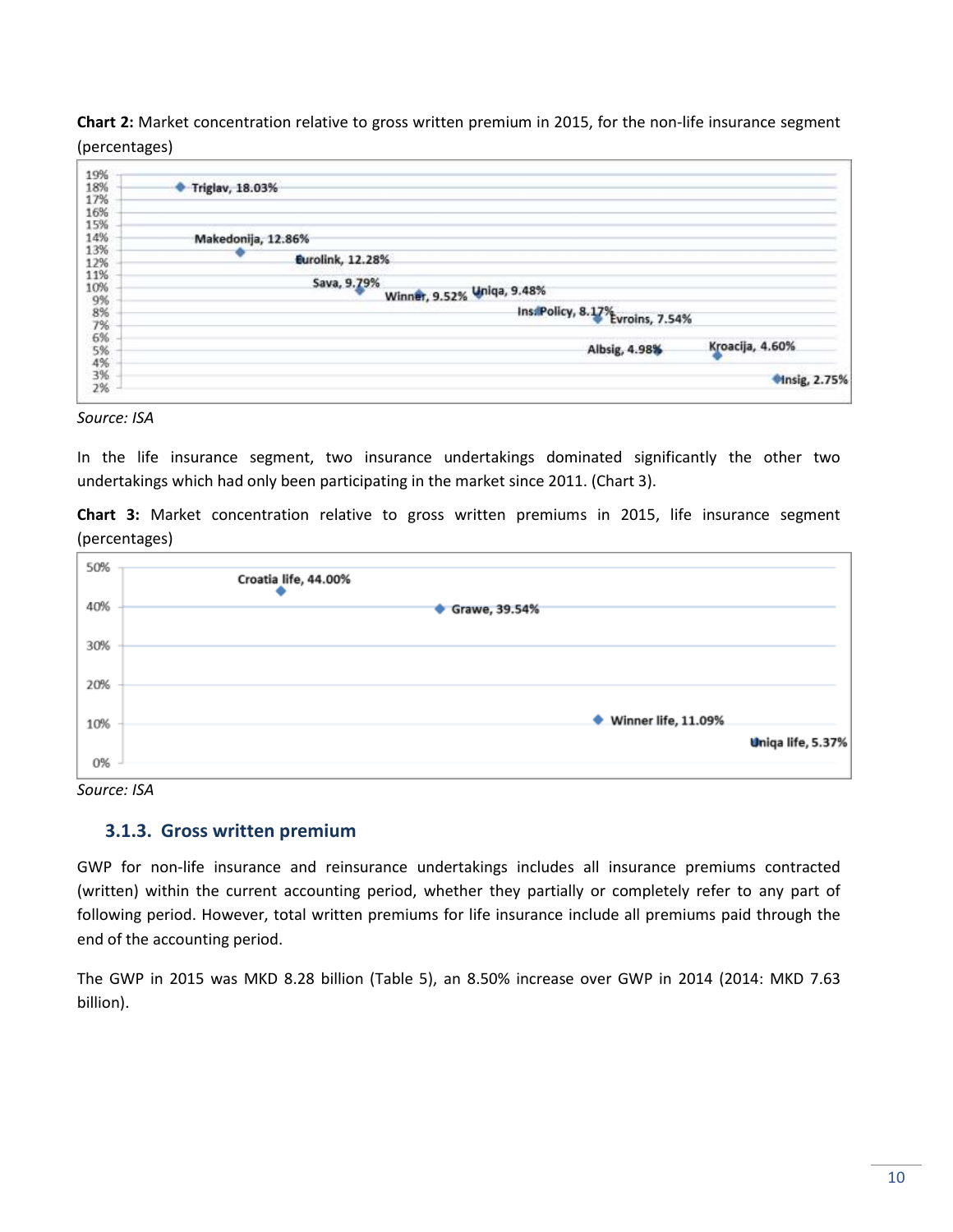| <b>Line of Business Insurance</b>                | <b>Gross Written Premium</b><br>(GWP) |           | Change    |         | <b>Share in total GWP</b> |  |
|--------------------------------------------------|---------------------------------------|-----------|-----------|---------|---------------------------|--|
|                                                  | 2015                                  | 2014      | 15/14     | 2015    | 2014                      |  |
| 01. Accident insurance                           | 598,846                               | 580,880   | 3.09%     | 7.23%   | 7.61%                     |  |
| 02. Health insurance                             | 6,369                                 | 4,666     | 36.50%    | 0.08%   | 0.06%                     |  |
| 03. Motor vehicle insurance – Casco              | 692,927                               | 690,130   | 0.41%     | 8.37%   | 9.04%                     |  |
| 05. Aircraft insurance - Casco                   | 48,123                                | 85,393    | $-43.65%$ | 0.58%   | 1.12%                     |  |
| 06. Vessel insurance - Casco                     | 872                                   | 843       | 3.44%     | 0.01%   | 0.01%                     |  |
| 07. Insurance of goods in transit - Casco        | 70,094                                | 60,423    | 16.01%    | 0.85%   | 0.79%                     |  |
| 08. Property insurance against fire              | 510,188                               | 461,903   | 10.45%    | 6.16%   | 6.05%                     |  |
| 09. Other property insurance                     | 1,131,146                             | 917,296   | 23.31%    | 13.66%  | 12.02%                    |  |
| 10. Motor third-party liability/MTPL             | 3,691,683                             | 3,542,769 | 4.20%     | 44.59%  | 46.43%                    |  |
| 11. Aircraft third-party liability insurance     | 6,730                                 | 10,984    | $-38.73%$ | 0.08%   | 0.14%                     |  |
| 12. Water vessel third-party liability insurance | 2,525                                 | 1,950     | 29.49%    | 0.03%   | 0.03%                     |  |
| 13. Other liability insurance                    | 192,431                               | 178,608   | 7.74%     | 2.32%   | 2.34%                     |  |
| 15. Insurance of guarantees                      | 1,066                                 | 1,930     | $-44.77%$ | 0.01%   | 0.03%                     |  |
| 16. Insurance against financial loss             | 45,072                                | 38,189    | 18.02%    | 0.54%   | 0.50%                     |  |
| 18. Travel assistance insurance                  | 180,648                               | 166,440   | 8.54%     | 2.18%   | 2.18%                     |  |
| 19. Life insurance                               | 1,093,280                             | 888,329   | 23.07%    | 13.20%  | 11.64%                    |  |
| 21. Investment-linked life insurance             | 7,711                                 | $\Omega$  | 100.00%   | 0.09%   | 0.00%                     |  |
| <b>Total</b>                                     | 8,279,711                             | 7,630,733 | 8.50%     | 100.00% | 100.00%                   |  |
| <b>TOTAL NON-LIFE INSURANCE</b>                  | 7,178,720                             | 6,742,404 | 6.47%     | 86.70%  | 88.36%                    |  |
| <b>TOTAL LIFE INSURANCE</b>                      | 1,100,991                             | 888,329   | 23.94%    | 13.30%  | 11.64%                    |  |

**Table 5:** Gross written premium by line of business insurance (insurance class) (thousand MKD)

*Source: ISA*

Both insurance segments show increasing aggregate GWP, with the non-life segment producing 86.7% GWP of 7.18 billion denars (2014: 6.74 billion denars) for the non-life segment, or a 6.47% growth compared to 2014.

The life insurance segment's GWP was MKD 1.10 billion denars (2014: MKD 888.32 million), indicating 13.30% of total GWP was generated by the insurance sector, which 23.94% increase compared to 2014.

Individually, if compared to 2014, the increase in GWP was noted at 7 of the 11 non-life insurance undertakings operational in 2015 (Table 6).

|  |  | Table 6: Gross written premium by non-life insurance undertakings (thousand MKD) |
|--|--|----------------------------------------------------------------------------------|
|--|--|----------------------------------------------------------------------------------|

| Ser.           | <b>INSURANCE UNDERTAKING</b> |           | <b>Gross Written Premium (GWP)</b> | Change   |        | Share in total GWP |
|----------------|------------------------------|-----------|------------------------------------|----------|--------|--------------------|
|                |                              | 2015      | 2014                               | 15/14    | 2015   | 2014               |
| 1              | TRIGLAV                      | 1,294,418 | 1,144,930                          | 13.06%   | 18.03% | 16.98%             |
| $\overline{2}$ | <b>MACEDONIA</b>             | 923,428   | 867,763                            | 6.41%    | 12.86% | 12.87%             |
| 3              | <b>EUROLINK</b>              | 881,744   | 697,244                            | 26.46%   | 12.28% | 10.34%             |
| 4              | <b>SAVA</b>                  | 702,947   | 666,646                            | 5.45%    | 9.79%  | 9.89%              |
| 5              | <b>WINNER</b>                | 683,537   | 703,263                            | $-2.80%$ | 9.52%  | 10.43%             |
| 6              | <b>UNIQA</b>                 | 680,379   | 629,069                            | 8.16%    | 9.48%  | 9.33%              |
| 7              | OSIGURITELNA POLISA          | 586,191   | 611,660                            | $-4.16%$ | 8.17%  | 9.07%              |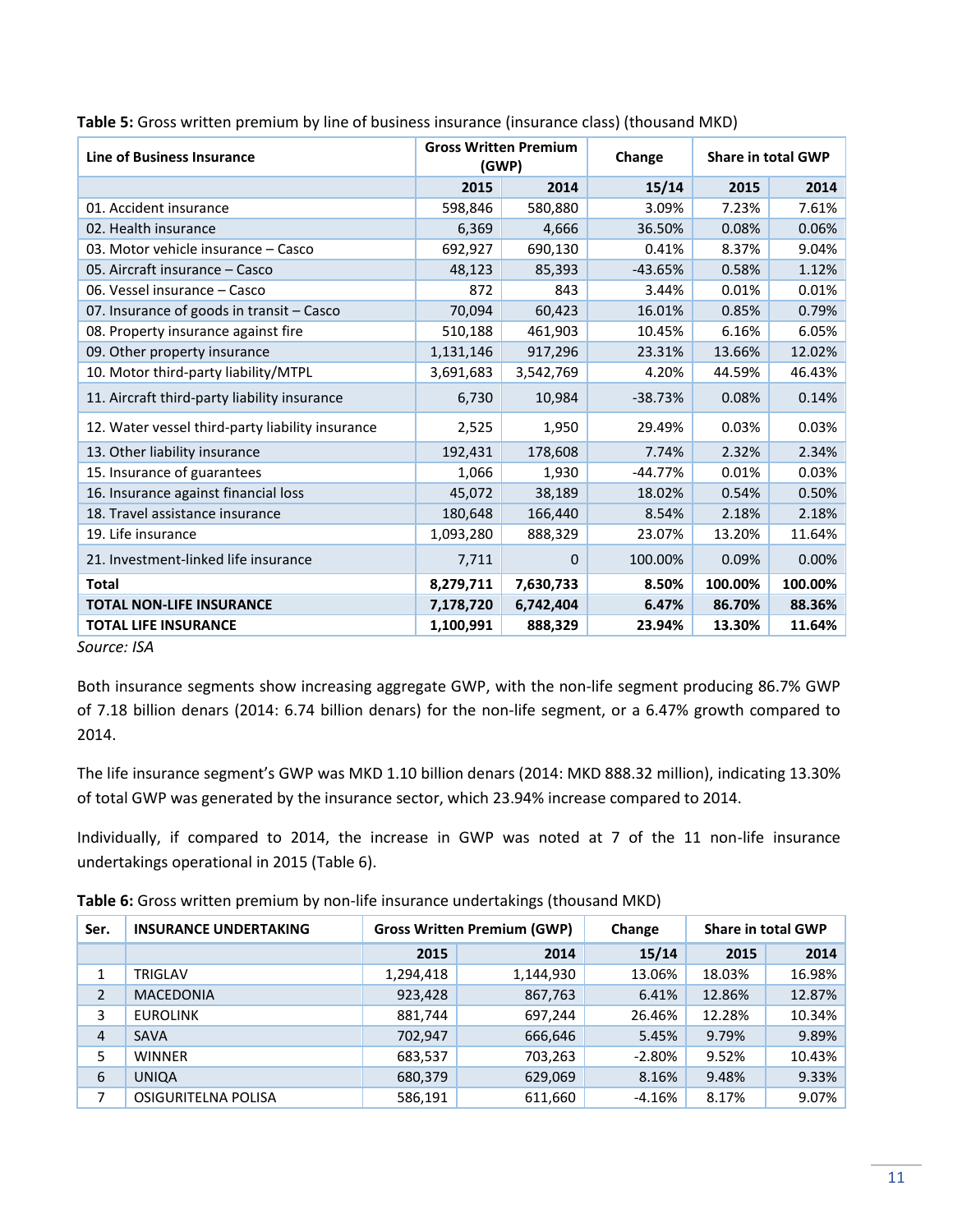| 8  | <b>EUROINS</b>                  | 541,416   | 511,404   | 5.87%     | 7.54%   | 7.58%   |
|----|---------------------------------|-----------|-----------|-----------|---------|---------|
| 9  | ALBSIG                          | 357,716   | 382,236   | $-6.41\%$ | 4.98%   | 5.67%   |
| 10 | <b>CROATIA NON-LIFE</b>         | 329,874   | 336,707   | $-2.03%$  | 4.60%   | 4.99%   |
| 11 | INSIG                           | 197.070   | 191.482   | 2.92%     | 2.75%   | 2.84%   |
|    | <b>TOTAL NON-LIFE INSURANCE</b> | 7,178,720 | 6,742,404 | 6.47%     | 100.00% | 100.00% |

*Source: ISA*

All life insurance undertakings showed an increase in GWP. In 2015, the life insurance and reinsurance undertaking Macedonia did not perform any life insurance operations since its existing portfolio had already been transferred to Winner Life (Table 7).

| Ser.           | <b>INSURANCE UNDERTAKING</b> | <b>Gross Written Premium</b><br>(GWP) |         | Change      | <b>Share in total GWP</b> |         |
|----------------|------------------------------|---------------------------------------|---------|-------------|---------------------------|---------|
|                |                              | 2015                                  | 2014    | 15/14       | 2015                      | 2014    |
| 1              | <b>CROATIA LIFE</b>          | 484,428                               | 384,706 | 25.92%      | 44.00%                    | 43.31%  |
| $\overline{2}$ | <b>GRAWE</b>                 | 435,289                               | 371,554 | 17.15%      | 39.54%                    | 41.83%  |
| 3              | <b>WINNER LIFE</b>           | 122,107                               | 83,209  | 46.75%      | 11.09%                    | 9.37%   |
| 4              | <b>UNIQA LIFE</b>            | 59,167                                | 46,741  | 26.58%      | 5.37%                     | 5.26%   |
| 5.             | <b>MACEDONIA</b>             | 0                                     | 2,119   | $-100.00\%$ | 0.00%                     | 0.24%   |
|                | <b>TOTAL LIFE INSURANCE</b>  | 1,100,991                             | 888,329 | 23.94%      | 100.00%                   | 100.00% |

#### **Table 7:** Gross written premium by life insurance undertakings (thousand MKD)

*Source: ISA*

In 2015, GWP from reinsurance were MKD 2.01 million, while there were no premiums written in 2014.

An indicator that most satisfactorily shows development of the insurance sector is analysis of the scope of operations in different line of business insurance by insurance undertaking. Hence, by using the data on the GWP by lines of business insurance (classes), the market structure of all insurance undertakings in 2015 is also presented (Table 8).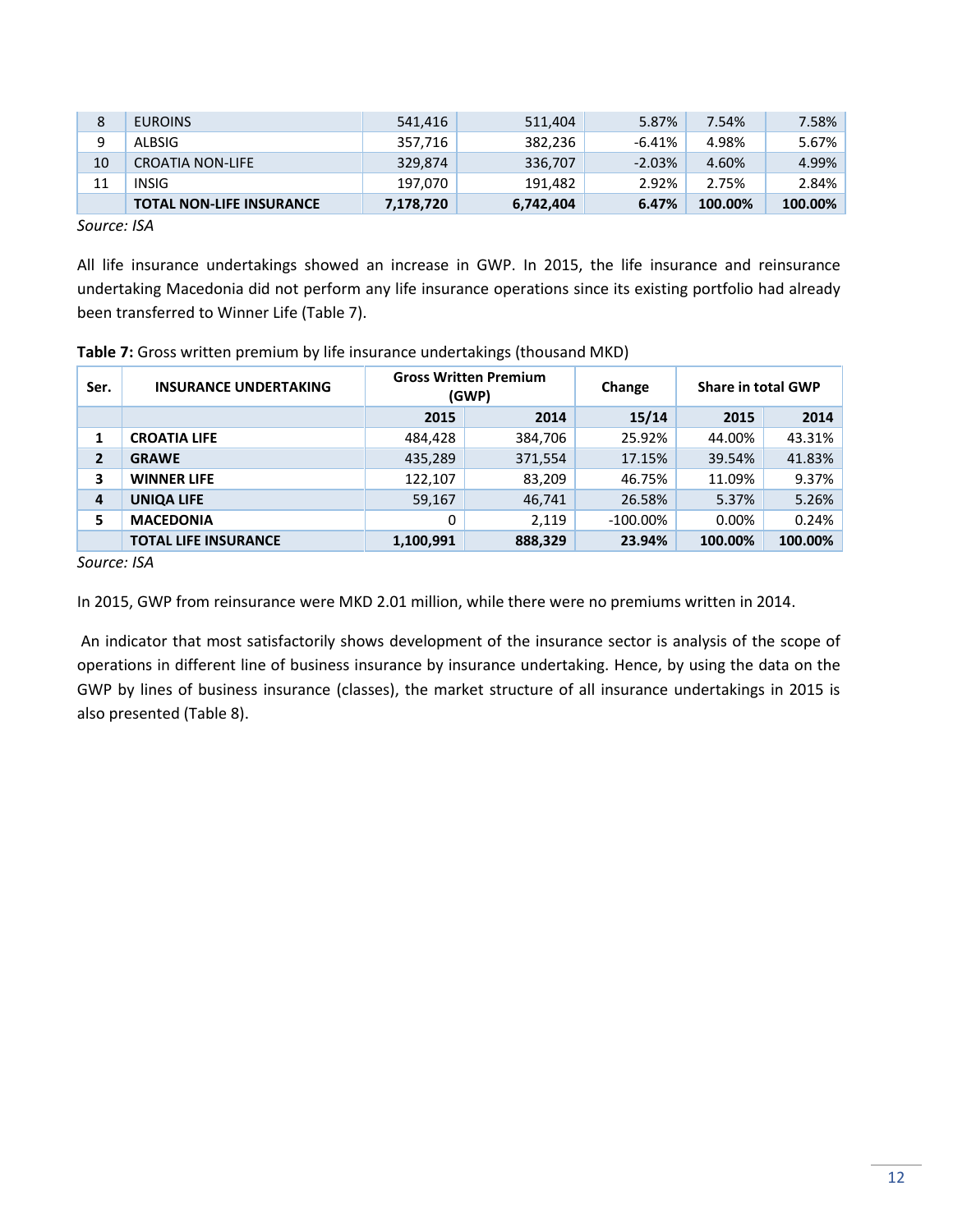| <b>Line of business</b>           |                   |                |             |                |                   | nonlife        |                |                |                    |               |          |                   |
|-----------------------------------|-------------------|----------------|-------------|----------------|-------------------|----------------|----------------|----------------|--------------------|---------------|----------|-------------------|
|                                   | <b>Makedonija</b> | <b>Triglav</b> | <b>Sava</b> | <b>Evroins</b> | <b>Eurolink</b>   | <b>Winner</b>  | <b>Insig</b>   | <b>Uniga</b>   | <b>Ins. Policy</b> | <b>Albsig</b> | Croacija | <b>Total</b>      |
| 01. Accident                      | 98,970            | 114,110        | 52,453      | 49,879         | 99,367            | 39,907         | 10,777         | 38,120         | 43,846             | 15,568        | 35,849   | 598,846           |
| $ 02.$ Health                     |                   | 317            | 1366        | $\mathbf{0}$   | 2948              | 759            | $\Omega$       | 798            | 181                |               | $\Omega$ | 6,369             |
| 03. Motor vehicles (casco)        | 81,078            | 189,875        | 94,010      | 47,449         | 70,801            | 61,716         | 4,907          | 37,080         | 61,796             | 12,594        | 31,621   | 692,927           |
| 04. Railway vehicles (casco)      |                   | 0              | 01          | $\Omega$       | $\vert 0 \rangle$ | 0 <sup>8</sup> | $\Omega$       | $\Omega$       | $ 0\rangle$        |               | $\Omega$ | $\mathbf{0}$      |
| 05. Aircrafts (casco)             |                   | 0              | 0           | $\overline{0}$ | 6476              | 41,647         | 0              | 0              | 0                  |               | $\Omega$ | 48,123            |
| 06. Vessels (casco)               | 47                | 322            | 155         | 79             | 133               | 88             | $\Omega$       | 23             | 25                 | O.            | $\Omega$ | 872               |
| 07. Cargo                         | 22,887            | 16,662         | 2482        | 9,931          | 3111              | 6,868          | 65             | 5561           | 583                | $-20$         | 1964     | 70,094            |
| 08. Property, fire and nat.forces | 147,017           | 89,763         | 78,674      | 21,591         | 78,899            | 18,091         | 3056           | 22,727         | 31,514             | 7,821         | 11,035   | 510,188           |
| 09. Property, other               | 276,759           | 230,682        | 78,422      | 27,446         | 192,872           | 165,696        | 781            | 106,126        | 26,626             | 15009         | 10,727   | 1,131,146         |
| 10. MTPL (total)                  | 241,106           | 540,104        | 353,808     | 359,497        | 347,532           | 322,001        | 171,882        | 439,438        | 393,211            | 297,804       | 225,300  | 3,691,683         |
| 11.Aircraft's liability           |                   | 0              |             | $\Omega$       | 1989              | 4,568          |                | $\Omega$       | 173                |               | $\Omega$ | 6,730             |
| 12. Vessel's liability            | 155               | 294            | 914         | 39             | 272               | 177            | $\Omega$       | 79             | 470                | <sup>0</sup>  | 125      | 2,525             |
| 13. General liability             | 37,082            | 38,062         | 12,996      | 11,016         | 50,499            | 9,537          | 314            | 14,607         | 12,290             | 2474          | 3,554    | 192,431           |
| 14. Credit                        |                   | $\Omega$       | 01          | 0              | $\mathbf{0}$      | 0              | $\Omega$       | $\overline{0}$ | $\vert 0 \rangle$  |               |          | 0                 |
| 15. Suretyship                    | 89                | 121            | 88          | 110            | $\mathbf{0}$      | 282            | 0              | 0              | 376                |               | $\Omega$ | 1,066             |
| 16. Financial losses              | 2453              | 36,131         | 3802        | 674            | 27 <sup>8</sup>   | 0              | 0 <sup>8</sup> | 312            | 0 <sup>8</sup>     | $\Omega$      | 1673     | 45,072            |
| 17. Legal expenses                |                   | $\mathbf{0}$   | 0           | $\Omega$       | $\vert 0 \rangle$ | 0 <sup>1</sup> |                | 0              | $\mathbf{0}$       |               | 0        |                   |
| 18. Tourists assistance           | 15,785            | 37,975         | 23,777      | 13,705         | 26,818            | 12,200         | 5288           | 15,508         | 15,100             | 6,466         | 8,026    | 180,648           |
| <b>Total</b>                      | 923,428           | 1,294,418      | 702,947     | 541,416        | 881,744           | 683,537        | 197,070        | 680,379        | 586,191            | 357,716       |          | 329,874 7,178,720 |

#### **Table 8:** Gross written premium for the period 01.01.31.12.2015 (thousand MKD)

| Line of business   |                | <b>Total</b> |               |              |                  |
|--------------------|----------------|--------------|---------------|--------------|------------------|
|                    | <b>Croatia</b> | Grawe        | <b>Winner</b> | <b>Uniga</b> |                  |
| 19. Life assurance | 484,428        | 435,289      | 114,396       |              | 59,167 1,093,280 |
| 21. Unit-linked    |                |              | 7.711         |              | 7,711            |
| <b>Total</b>       | 484,428        | 435,289      | 122,107       |              | 59,167 1,100,991 |

*Source: ISA*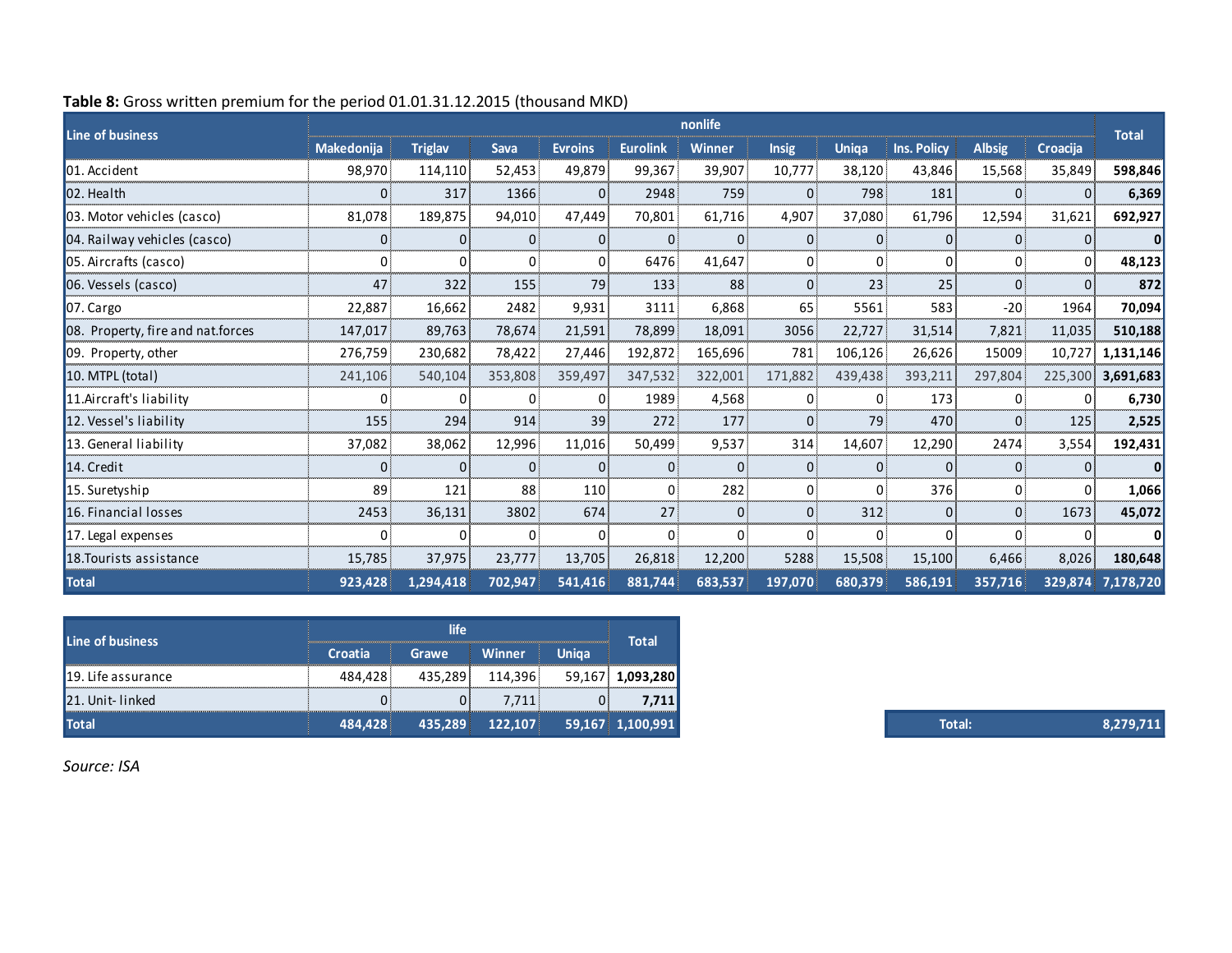## <span id="page-13-0"></span>**3.1.4. GWP Share structure**

As a share of aggregate GWP, motor vehicle insurance claimed the largest portion of all insurance premiums collected at 52.96% (2014: 55.47%), with motor third-party liability insurance (MTPL) claiming 44.59% (2014: 46.43%), and voluntary motor vehicle insurance policies (casco) claiming 8.37% (2014: 9.04%). Property insurance (against fire, natural disasters, theft and other risks) claimed 19.82% (2014: 18.07%), and insurance against accident consequences (accident) claimed a 7.23% share (2014: 7.61%). Life insurance also claimed a significant share, with 11.64% of premium volume (2013: 10.14%). Chart 4 compares the relative share of aggregate GWP by lines of business and includes a comparison with 2014.



**Chart 4:** Gross written premium structure by line of business insurance (percentages)

*Source: ISA*

GWP for motor third party liability insurance showed an increase of 4.20% over 2014 with MKD 3.69 billion (2014: MKD 3.54 billion), with a concurrent increase of 4.12% in the number of policies sold. GWP increased by 0.41% for Casco motor vehicle insurance, reversing a 5-year decline with GWP reaching MKD 692.93 million (2014: MKD 690.12 million). The small increase came with a concurrent 0.7% decline in the number of policies sold.

Lines of business in property insurance showed a 19.01% GWP growth over 2014, while the number of signed agreements increased by 9.60%.

Agriculture insurance, another property insurance product, shows the highest growth rates in recent years. In 2015, 5,021 agriculture insurance agreements were signed, resulting in GWP of MKD 181.83 million (2014: 3,704 agreements, resulting MKD 114.52 million GWP). The relative share of the agriculture insurance line of business in the insurance market's GWP, 35.56%, is reflected by a 58.78% increase of GWP in that line with a concurrent 35.56% increase of signed agreements.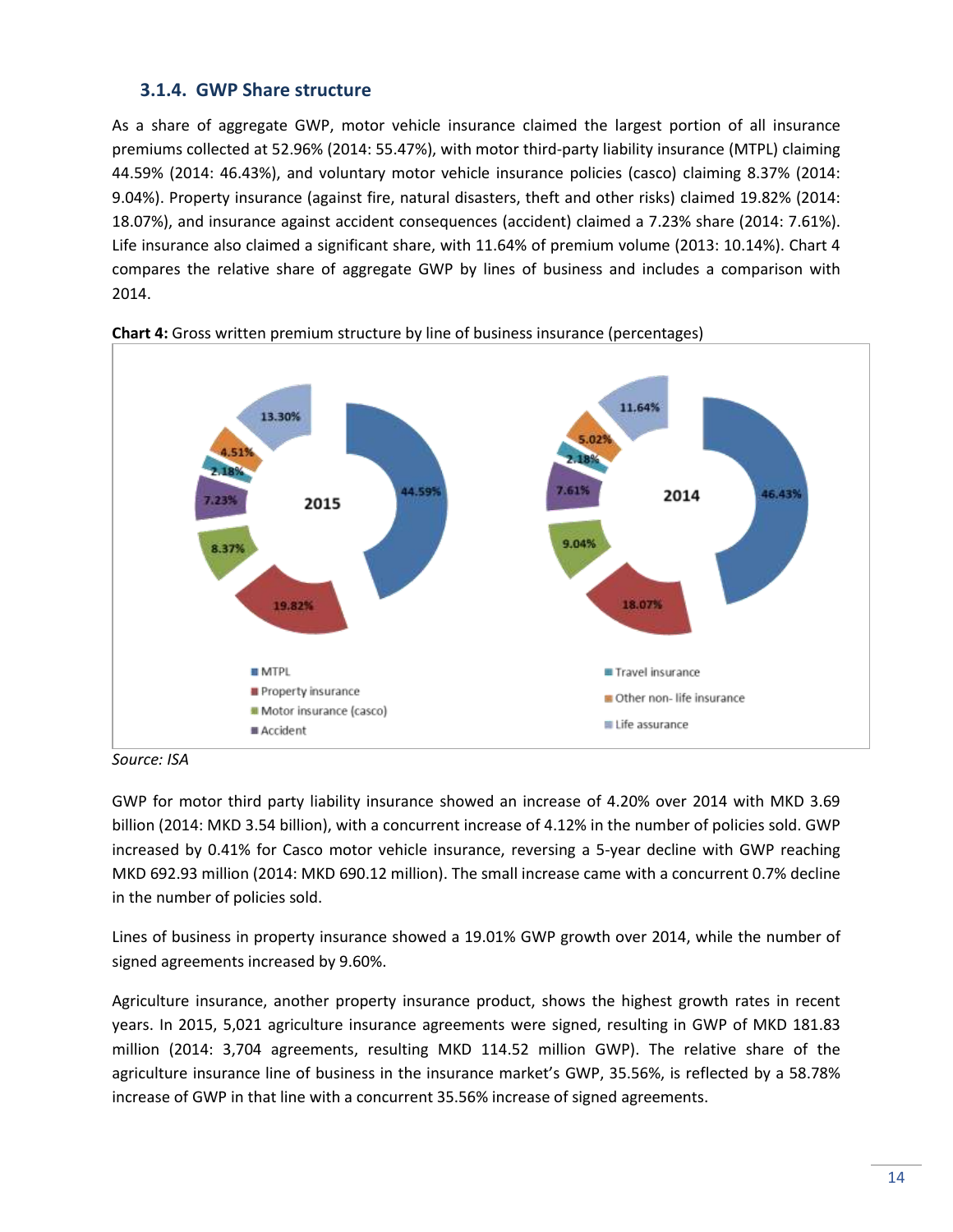The increase in GWP for life insurance, which was 23.94% over 2014, deserves special attention (Chart 5).



**Chart 1:** Trend of gross written premium by line of business insurance (million MKD; right axis percentages)

Insurance undertaking issued 1,199,860 agreements in 2015, a 5.70% over the previous year (2014: 1,135,156 agreements). An overwhelming number these agreements, 1,191,177 or 99.28%, were for non-life policies, showing a 5.76% growth for the segment. The life sector, on the other hand, issued 8,683 life insurance policies, an increase of 1.53% over the previous year (2014: 8,818 policies). The change in the number of signed agreements across insurance lines of business is presented in Chart 6.



**Chart 2:** Number of concluded contracts by insurance undertakings (count; right axis – percentages)

*Source: ISA*

*Source: ISA*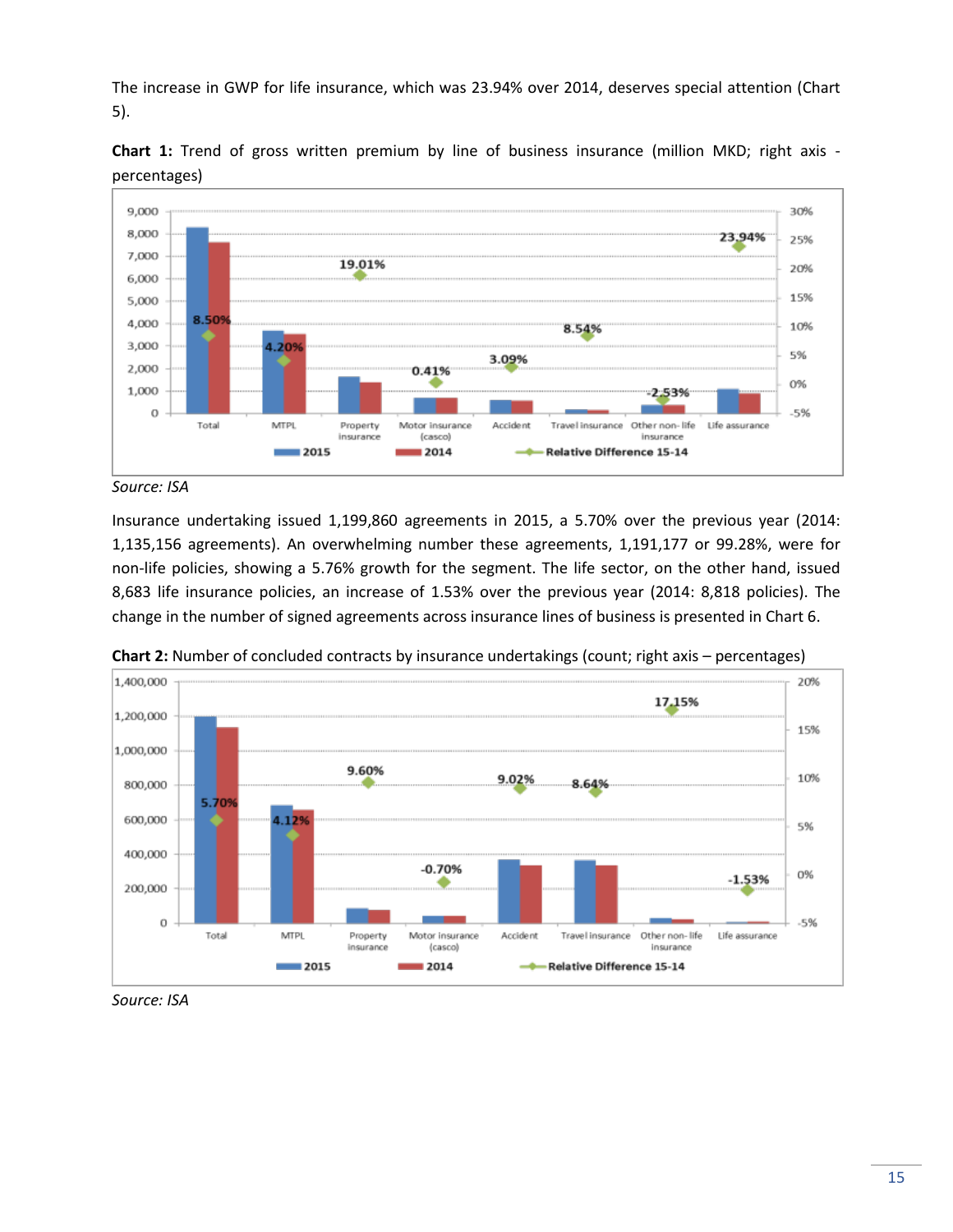## <span id="page-15-0"></span>**3.1.5. Gross claims paid**

Insurance undertakings paid out MKD 3.18 billion in gross claims, a 4.25% increase over 2014. (Table 9).

| Lines of business insurance      | 2015      | 2014      | 2013      |
|----------------------------------|-----------|-----------|-----------|
| Motor third-party liability/MTPL | 1,542,769 | 1,438,603 | 1,550,495 |
| Property insurance               | 636,480   | 715,860   | 439,745   |
| Motor vehicle insurance (casco)  | 374,066   | 385,016   | 434,905   |
| Accident insurance               | 361,431   | 342,357   | 357,631   |
| Life insurance                   | 127,626   | 102,862   | 114,358   |
| Travel assistance insurance      | 44,905    | 39,427    | 32,463    |
| Other insurance - non-life       | 96,601    | 29,829    | 29,597    |
| <b>Total</b>                     | 3,183,878 | 3,053,954 | 2,959,194 |

**Table 1:** Gross claims paid by line of business (thousand MKD)

*Source: ISA*

Of gross claims paid, 48.46% were paid to motor third-party liability insurance, 19.99% to property insurance, 11.75% for casco insurance, 11.35% to accident insurance, and 8.45% for other insurance lines of business. With the exception of property and casco insurance lines, there were less claims paid out in 2015 than in 2014.

Within the property line, for agriculture insurance were paid out MKD 211.38 million, or 33.21% of the gross claims paid for property coverage.

Chart 7 shows each individual insurance undertaking's share of total claims paid in 2015.



**Chart 7:** Share of insurance undertakings in gross paid claims in 2015 (thousand MKD)

*Source: ISA*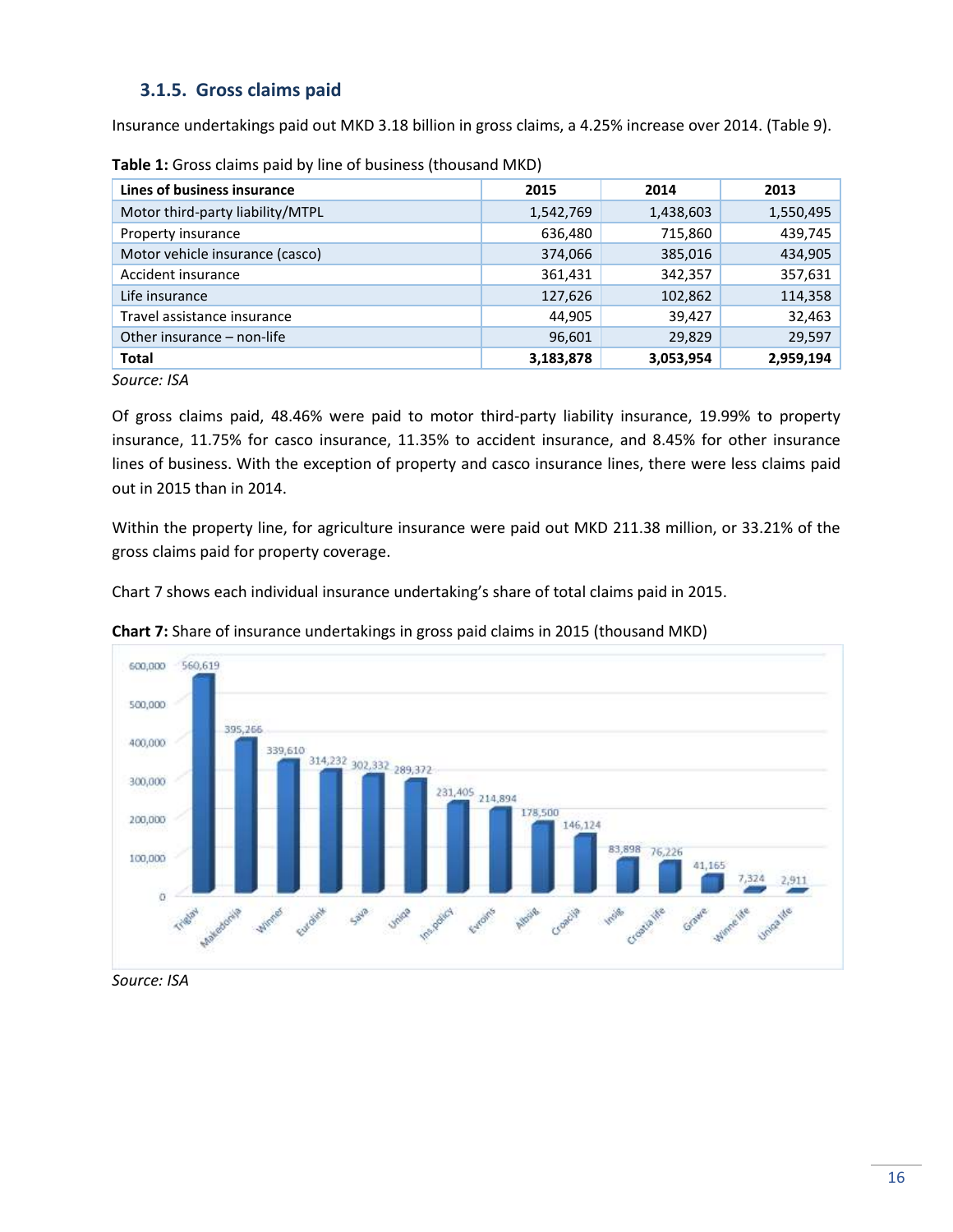## <span id="page-16-0"></span>**3.1.6. Assets and liabilities structure**

#### **3.1.6.1. Assets structure**

On 31 December 2015, the total assets value of the insurance industry was MKD 17.56 billion, an increase of 7.32% over the total value of assets of insurance undertakings in 2014, continuing a positive upward trend (Table 10).

|                                                                     | 31.12.2015     | <b>Share</b> | 31.12.2014     | <b>Share</b> | 15/14     |
|---------------------------------------------------------------------|----------------|--------------|----------------|--------------|-----------|
| Intangible assets                                                   | 49,411,173     | 0.28%        | 50,440,663     | 0.31%        | $-2.04\%$ |
| Investments                                                         | 12,604,781,178 | 71.77%       | 11,453,017,626 | 69.99%       | 10.06%    |
| Co-insurers' and reinsurers' share in<br>gross technical provisions | 1,480,820,985  | 8.43%        | 1,384,318,456  | 8.46%        | 6.97%     |
| Deferred and current tax assets                                     | 12,645,996     | 0.07%        | 7,711,322      | 0.05%        | 63.99%    |
| Receivables                                                         | 2,291,831,727  | 13.05%       | 2,507,276,289  | 15.32%       | -8.59%    |
| Other assets                                                        | 584,084,207    | 3.33%        | 461,122,850    | 2.82%        | 26.67%    |
| Active valuation reserves                                           | 538,009,927    | 3.06%        | 500,310,849    | 3.06%        | 7.54%     |
| <b>TOTAL ASSETS</b>                                                 | 17,561,585,192 | 100.00%      | 16,364,198,054 | 100.00%      | 7.32%     |

**Table 10:** Assets structure of insurance undertakings (MKD)

*Source: ISA*

For insurance undertakings assets, investments made up the largest portion at 71.77% (2014: 69.99%), with their value increasing 10.06% over 2014. Within investments, the category other financial investments made up the largest component at 87.55%, and whose value increased 12.15% over the previous year. This category includes bank deposits, loans and other placements (42.73%), financial investments held for sale (35.64%), financial investments held to maturity (20.01%), and financial investments held for trading (1.62%). Other significant investment categories included,Investment in land, buildings and other tangible assets (10.89%), a decrease of 4% over to 2014, and investments with company group – subsidiaries, affiliated undertakings, and jointly controlled entities made up 1.57% of the total investments, which is a 7.20% increase over the previous year.

After investments, receivables are the next largest component of undertakings asset structure and constitute 13.05% of total assets, and decreased 8.59% over 2014 (2014: 15.32%). Receivables include receivables from direct insurance operations (e.g., receivables from insureds, receivables from intermediaries, and other receivables from direct insurance), co-insurance and reinsurance receivables, and other receivables. Within total receivables, receivables from direct insurance operations accounted for MKD 1,805 million or a 78.77% share, an increase of 9.39% over 2014. Co-insurance and reinsurance receivables accounted for MKD 75.84 million (3.31% of total receivables), a significant decrease of 78.28% over 2014 due to reduction of receivables from co-insurance and reinsurance claims. Other receivables constituted MKD 410 million (17.92% of the total receivables), a 19.12% growth compared to 2014.

While non-life insurance undertakings asset holdings dominate total assets for both insurance sectors, the assets of life insurance companies present an increasing positive trend as a share of total assets, which in 2015 grew to 22.33% (2014: 19.88%). The structure of insurance undertakings' share of the total assets of the insurance sector is presented in Chart 8.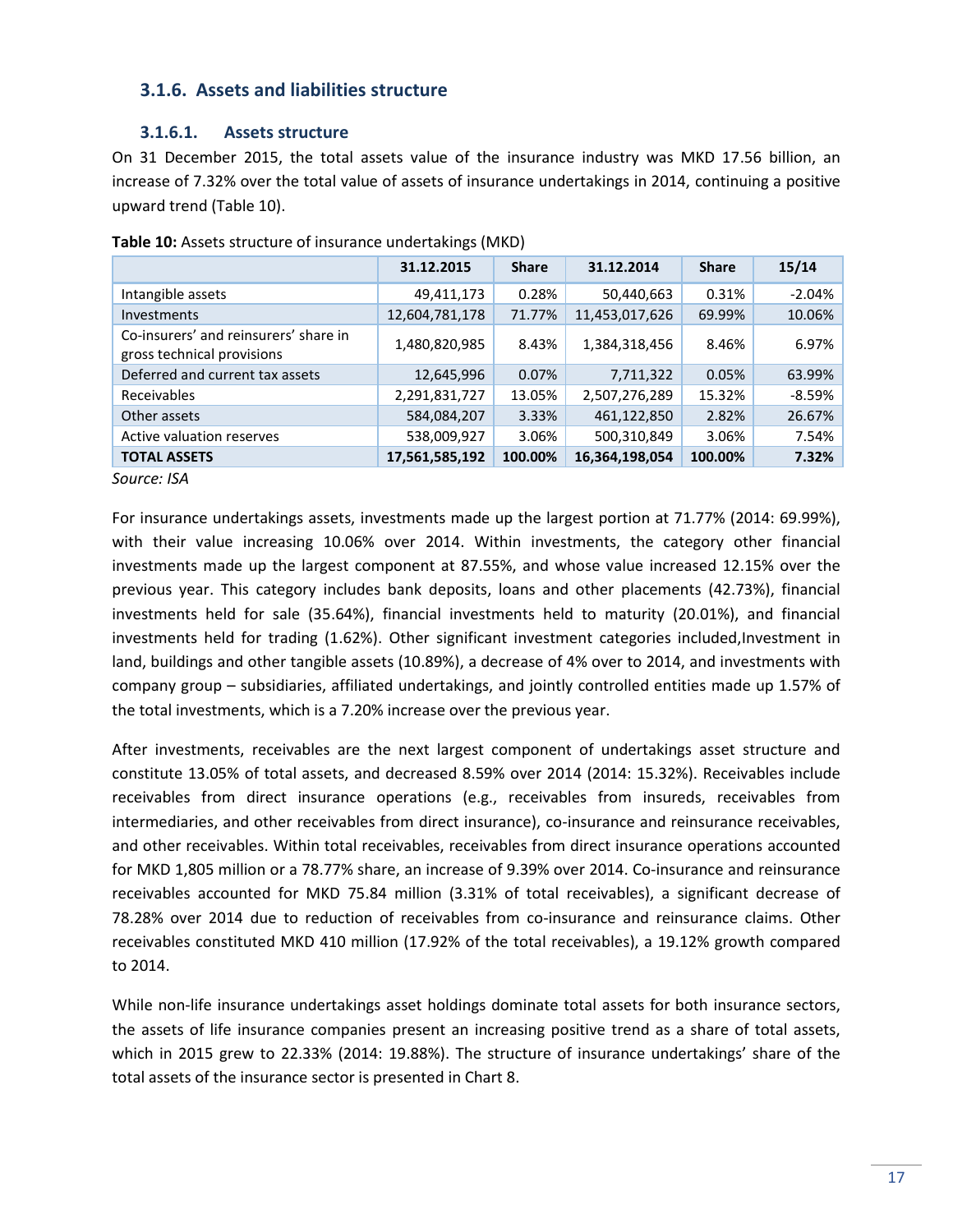**Chart 8:** Share structure of insurance undertakings in the total assets of the insurance sector in 2015 (million MKD)



*Source: ISA*

## **3.1.6.2. Sources of funding structure**

Sources of funding for the insurance undertakings in 2015 increased by 7.32% compared to the previous year (Table 11).

|                                                                                         | 31.12.2015     | <b>Share</b> | 31.12.2014     | <b>Share</b> | 15/14     |
|-----------------------------------------------------------------------------------------|----------------|--------------|----------------|--------------|-----------|
| Capital (equity) and provisions                                                         | 5,803,887,820  | 33.05%       | 5,447,763,874  | 33.29%       | 6.54%     |
| Subordinated liabilities                                                                | 76,993,375     | 0.44%        | 36,888,840     | 0.23%        | 108.72%   |
| Gross technical reserves                                                                | 10,046,741,801 | 57.21%       | 9,008,962,833  | 55.05%       | 11.52%    |
| Other provisions                                                                        | 57,680,322     | 0.33%        | 52,681,208     | 0.32%        | 9.49%     |
| Deferred and current tax liabilities                                                    | 47,443,039     | 0.27%        | 40,198,240     | 0.25%        | 18.02%    |
| Liabilities arising from deposits of<br>insurance undertakings at<br>reinsurers/cedents | 681,181        | $0.00\%$     | 955,869        | 0.01%        | $-28.74%$ |
| Liabilities                                                                             | 1,233,852,691  | 7.03%        | 1,575,453,648  | 9.63%        | $-21.68%$ |
| Passive valuation reserves                                                              | 294,304,963    | 1.68%        | 201,293,543    | 1.23%        | 46.21%    |
| <b>TOTAL SOURCES OF FUNDING</b>                                                         | 17,561,585,192 | 100.00%      | 16,364,198,054 | 100.00%      | 7.32%     |

| Table 11: Source of funding structure in the insurance undertakings (MKD) |  |
|---------------------------------------------------------------------------|--|
|---------------------------------------------------------------------------|--|

*Source: ISA*

Gross technical provisions made for the largest source of funding, 57.21%, relative to total sources of funding (2014: 55.05%), a 11.52% growth over the previous year.

After gross technical provisions, capital and provisions made for the highest portion the sources of funding, and at 33.05% showed an increase of 6.54% over 2014.

The liabilities of insurance undertakings constituted 7.03% of the total sources of funding (2014: 9.63%), a decrease of 21.68% over the previous year.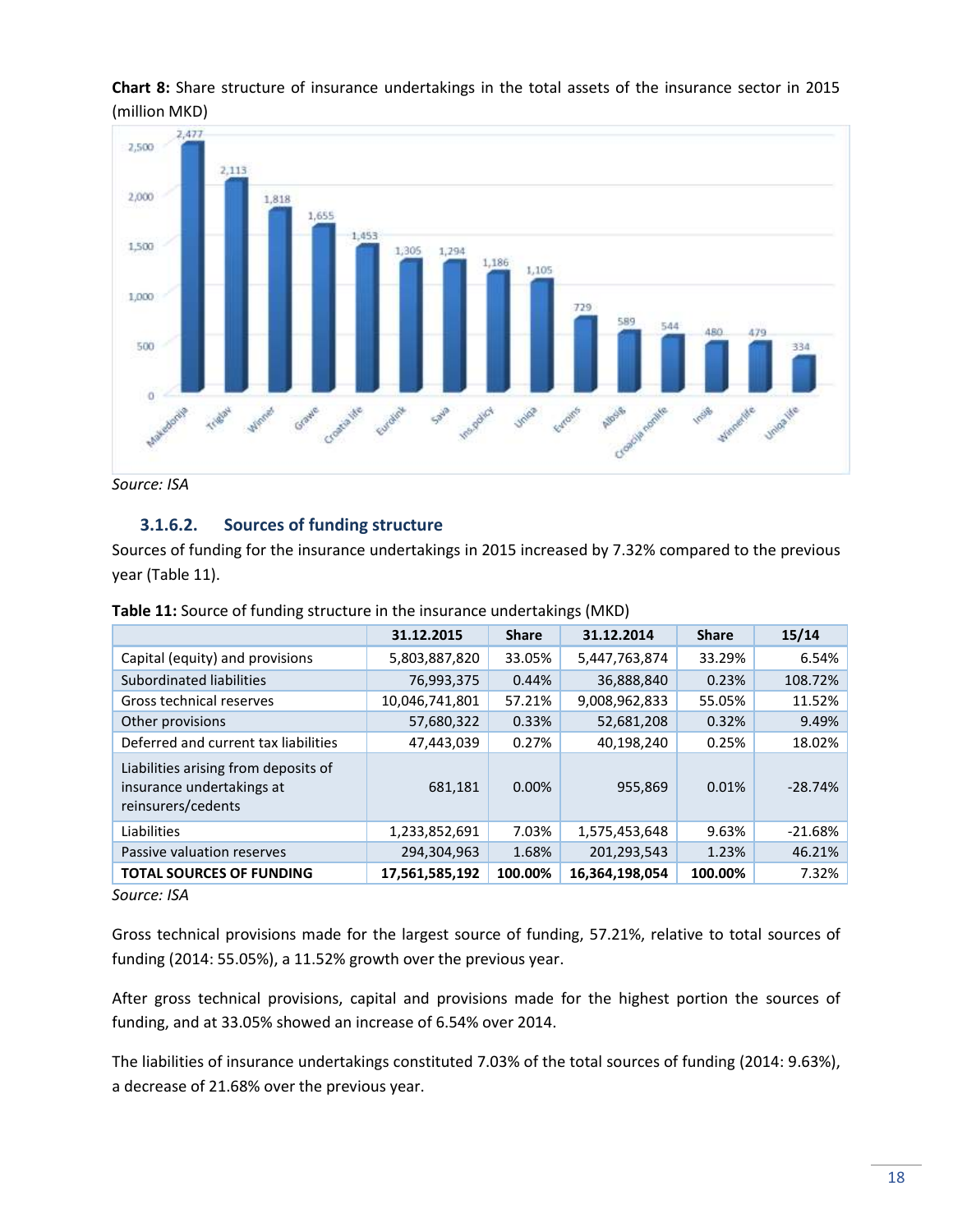## <span id="page-18-0"></span>**3.1.7. Technical Provisions**

At year-end 2015, total technical provisions for non-life insurance undertakings were calculated to be MKD 7.28 billion, an increase of 4.97% over the previous year, and total technical provisions for life insurance insurance undertakings were calculated at MKD 2.78 billion, showing an increase of 31.21% over the previous year.

Claims provisions and unearned paid premium provisions made for the largest share of technical provisions, while for life insurance undertakings the mathematical provisions ranked as the most significant (Table 12).

| <b>Technical provisions</b>           | Non-life insurance |             |              |           | Life insurance |        | Total      |           |         |
|---------------------------------------|--------------------|-------------|--------------|-----------|----------------|--------|------------|-----------|---------|
| structure                             | 2015               | 2014        | 15/14        | 2015      | 2014           | 15/14  | 2015       | 2014      | 15/14   |
| Claims provisions                     | 4,040,814          | 3,980,222   | 1.52%        | 38,996    | 36,948         | 5.54%  | 4,079,810  | 4,017,170 | 1.56%   |
| Unearned paid<br>premium provisions   | 3,132,536          | 2,876,869   | 8.89%        | 30,422    | 27.424         | 10.93% | 3,162,958  | 2,904,293 | 8.91%   |
| Mathematical<br>provisions            | $\Omega$           | $\mathbf 0$ | $\mathbf{0}$ | 2.614.419 | 1,975,723      | 32.33% | 2,614,419  | 1,975,723 | 32.33%  |
| Provisions for bonuses<br>and rebates | 76,853             | 61.267      | 25.44%       | 94.695    | 77.519         | 22.16% | 171.548    | 138.786   | 23.61%  |
| Other technical<br>provisions         | 17,998             | 5,878       | 206.19%      | $\Omega$  | 0              | 0      | 17,998     | 5,878     | 206.19% |
| <b>Total</b>                          | 7,268,201          | 6,924,236   | 4.97%        | 2,778,532 | 2,117,614      | 31.21% | 10,046,733 | 9,041,850 | 11.11%  |

**Table 12:** Structure of and changes in technical provisions (thousand MKD)

*Source: ISA*

## <span id="page-18-1"></span>**3.1.8. Assets covering the technical provisions**

The assets covering the technical provisions are the assets of insurance undertakings used to cover future liabilities arising from insurance contracts, as well as possible losses related to risks from the insurance operations for which the insurance undertakings are obligated to allocate funds to cover net technical provisions. An insurance undertaking is obligated to invest funds at least equivalent to the technical provisions amount – net reinsurance and must be pursuant to provisions in the Law on Insurance Supervision and the Rulebook on the types and characteristics of assets covering the technical provisions, and assets covering the mathematical provision, as well as details on the placements and restrictions of said investments and valuation thereof ("Official Gazette of Republic of Macedonia" No. 64/11 and 127/14).

At the end of 2015, investments in assets covering the technical provisions of the non-life insurance undertakings were MKD 6.22 billion and covered 107.07% of the total net technical provisions (2014: 106.06%) (Chart 9).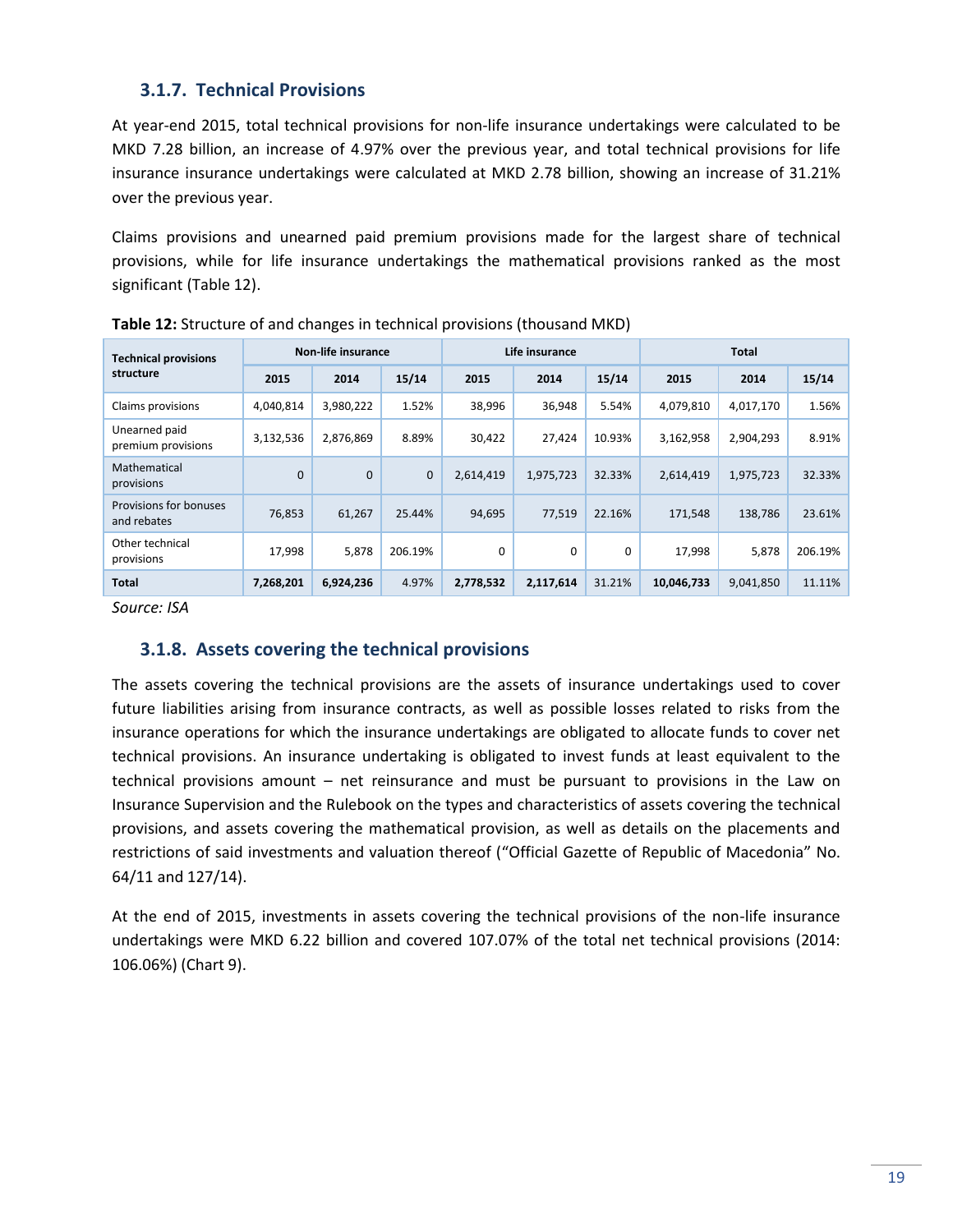

**Chart 9:** Coverage of net technical provisions at non-life insurance undertakings (million denars; right axis – percentages)

*Source: ISA*

Non-life insurance undertakings invested their assets covering technical provisions across securities issued by the Republic of Macedonia (49.45%), bank deposits (42.67%), shares in investment funds (4.59%), equities (0.96%), and other financial instruments (2.32%). The investment amounts and structure are presented in Table 13.

**Table 13:** Assets covering the technical provisions of non-life insurance undertakings (thousand MKD)

|                                           | 2015      | 2014      | 2013      |
|-------------------------------------------|-----------|-----------|-----------|
| Bank accounts and bank deposits           | 2,655,520 | 2,635,928 | 2,318,863 |
| Government securities                     | 3,077,459 | 2,864,870 | 2,896,334 |
| Equity                                    | 59,940    | 56,947    | 64,871    |
| Long-term securities issued by EU or OECD | 144,255   | 64,923    | 0         |
| Shares in investment funds                | 285,679   | 199,987   | 101,272   |
| Other                                     | 0         | 68,171    | 0         |
| <b>Total</b>                              | 6,222,852 | 5,890,826 | 5,381,339 |
|                                           |           |           |           |

*Source: ISA*

For life insurance undertakings, the invested assets covering the technical and mathematical provisions totalled MKD 2.81 billion, with net technical provisions covered at 102.00% (2014: 101.49%) (Chart 10).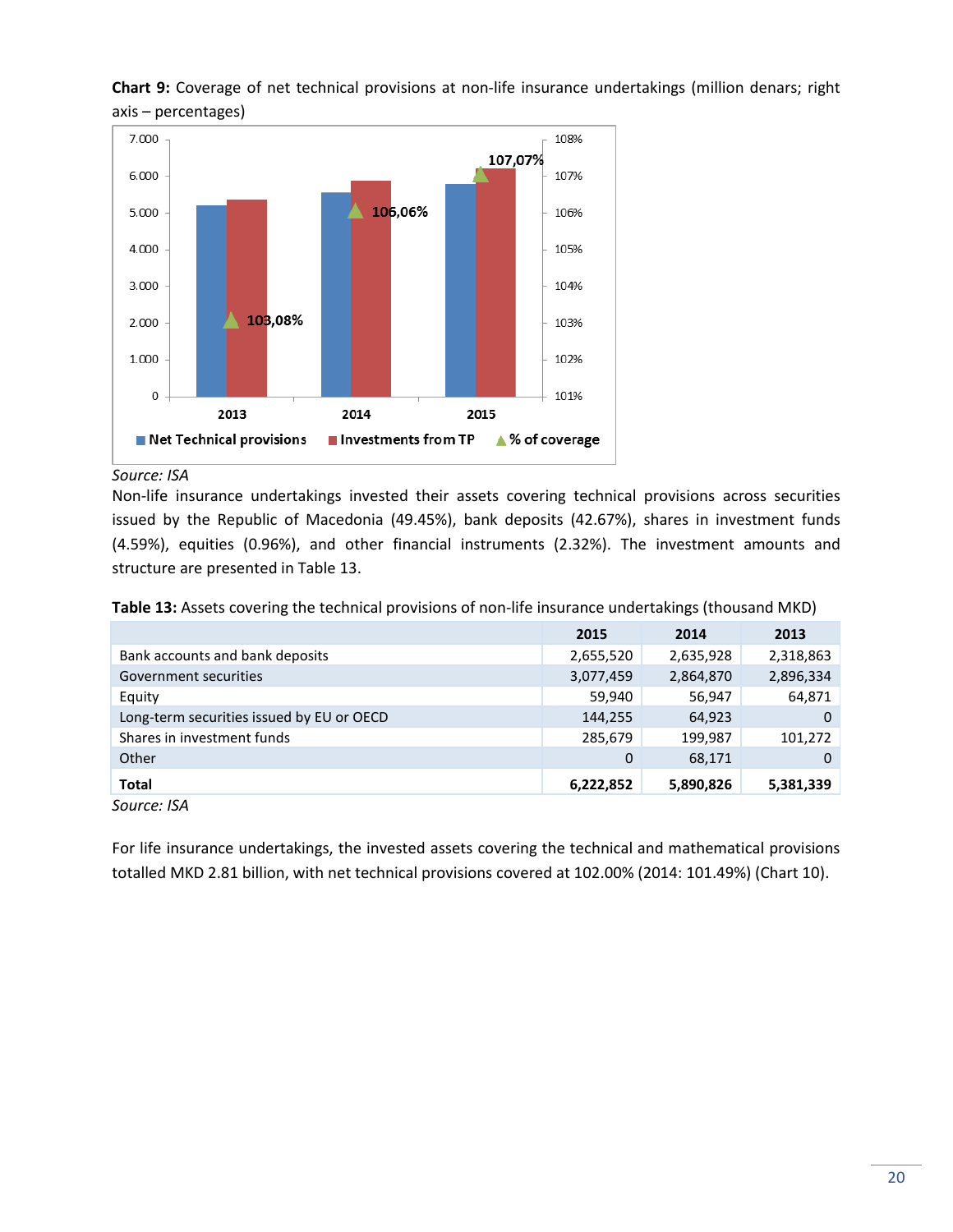

**Chart 10:** Coverage of net technical provisions at life insurance undertakings (million denars; right axis – percentages)

*Source: ISA*

Life insurance undertakings invested a majority of their assets, covering the mathematical provision, in government securities issued by the Republic of Macedonia (75.64%), bank deposits (21.95%), shares in investment funds (1.79%), and other financial instruments (0.62%) (Table 14).

**Table 14:** Assets covering the technical provisions and the mathematical provisions at life insurance undertakings (thousand MKD)

|                                           | 2015      | 2014      | 2013      |
|-------------------------------------------|-----------|-----------|-----------|
| Bank accounts and bank deposits           | 616,521   | 486,472   | 374,353   |
| Government securities                     | 2,124,977 | 1,637,708 | 1,195,520 |
| Equity                                    | 0         | 0         | 23,413    |
| Long-term securities issued by EU or OECD | 0         | 0         | 0         |
| Shares in investment funds                | 50,308    | 0         | 0         |
| Other                                     | 17,349    | 4,482     | 3,029     |
| <b>Total</b>                              | 2,809,155 | 2,128,663 | 1,596,315 |

<span id="page-20-0"></span>*Source: ASO*

 $\overline{a}$ 

## **3.1.9. Capital and required level of solvency margin**

Pursuant to Articles 75 and 76 of the Law on Insurance Supervision, insurance undertakings should at minimum maintain their capital at the required solvency margin level. Based on the data submitted to ISA, at the end of 2015, the total calculated capital of insurance undertakings<sup>4</sup> was MKD 5.49 billion, which is an increase of 5.93% over 2014. Analysed by insurance segments, the capital of non-life insurance undertakings was MKD 4.53 billion, and MKD 959 million for life insurance undertakings.

The solvency margin, which is the key indicator used to assess stability of the insurance sector, was MKD 1.24 billion (MKD 1.06 billion for non-life insurance, and MKD 183 million for life insurance), yielding insurance sector capital that is 4.4 times above the solvency margin level. The capital and solvency margin trends of the insurance undertakings are shown on Chart 11.

<sup>&</sup>lt;sup>4</sup> Rulebook on the types and description of items that will be taken into account when calculating the capital of the insurance and/or reinsurance undertaking ("Official Gazette of Republic of Macedonia" no. 5/2011 and 64/2011").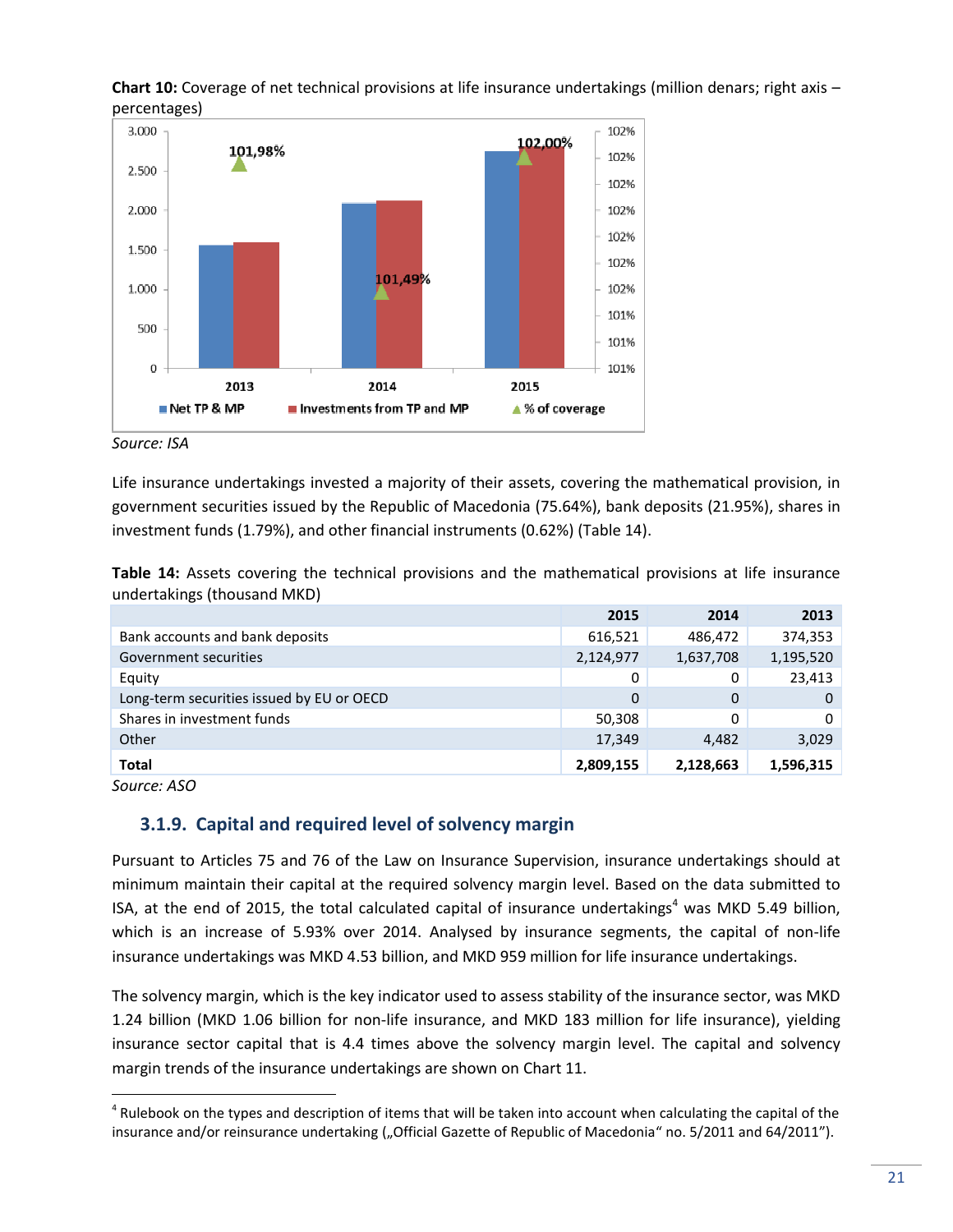

#### **Chart 11:** Capital and solvency margin trends of insurance undertakings (million MKD)

<span id="page-21-0"></span>

 $\overline{\phantom{a}}$ 

## **3.1.10. Operational financial results**

For 2015, the insurance sector reported profits of MKD 512.95 million. Two non-life insurance undertakings reported losses totalling MKD 54.93 million, while the remaining nine undertakings reported profits of MKD 524.23 million.

Life insurance undertaking earned aggregate profits of MKD 43.65 million, with two undertakings generating MKD 67.13 million in profit, and two undertakings incurring losses of MKD 23.49 million.

The technical result<sup>5</sup> yields a positive MKD 37.90 million, an improvement compared to previous years, when insurance undertakings yielded negative technical results. Analysis by insurance segments reveals that the technical result for the non-life insurance was MKD 124.95 million (2014: MKD 108.55 million), with five non-life insurance undertakings showing negative technical results, and the remaining undertakings yielding positives. Nonetheless, the technical result for the life insurance segment was negative, at MKD -87.05 million (2014: MKD -118.84 million). Of the life insurance undertakings, all four undertakings had a negative technical result.

Table 15 shows the impact of both the technical and non-technical results on the financial results of the insurance sector. In this case, for the purposes of the analysis, one category was selected – EBIT earnings before interest and tax, in order to isolate the various effects of the taxation and to precisely establish the impact of both the technical and non-technical results during generation of the final financial result.

<sup>&</sup>lt;sup>5</sup> Technical result from the operations of the insurance undertakings is the result achieved by performing the main business activity-insurance. The other revenues and expenses from their operations represent the non-technical result.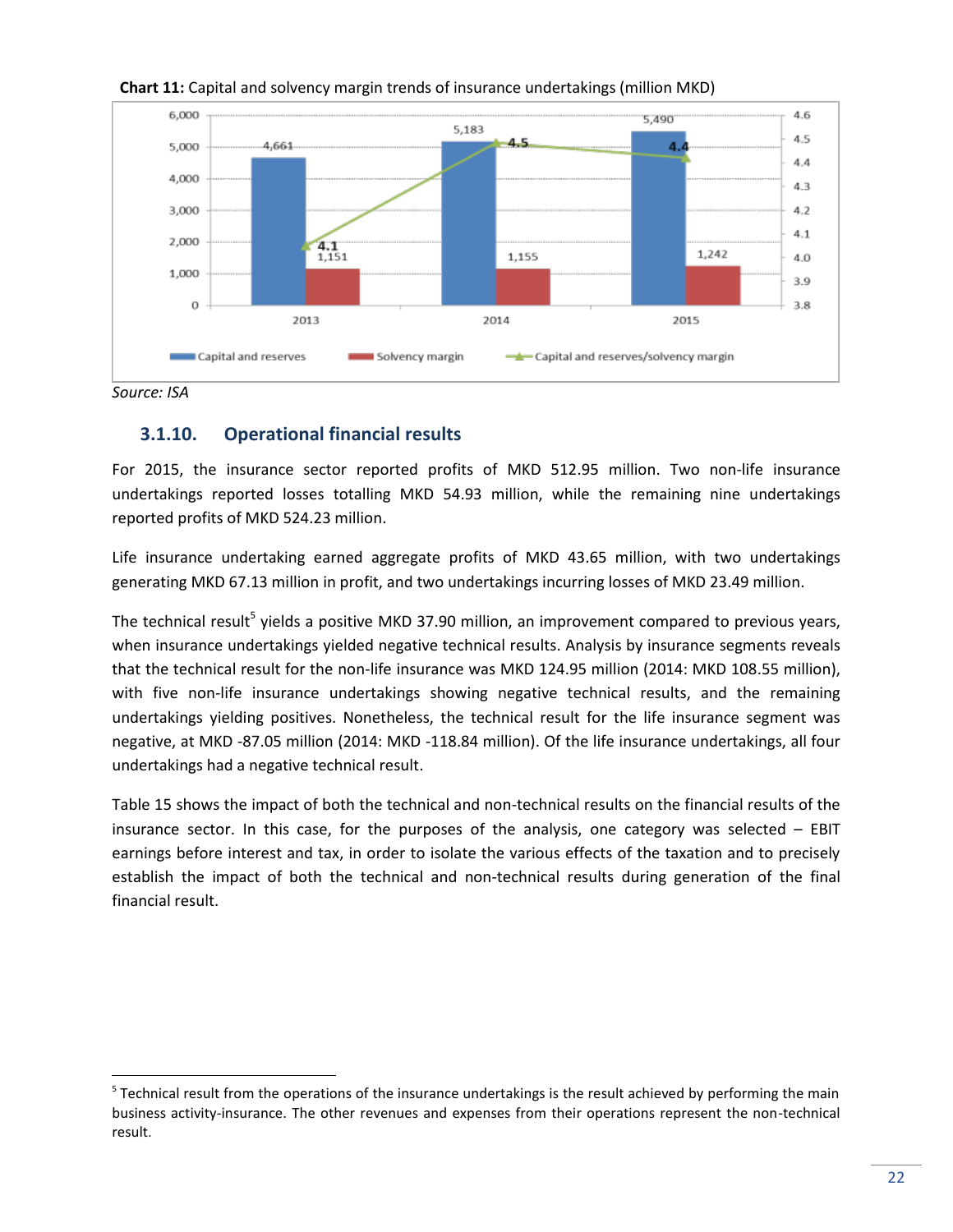|   |                                                                                 | 2015          | 2014           | 2013          |
|---|---------------------------------------------------------------------------------|---------------|----------------|---------------|
|   | Technical result - life insurance                                               | $-87,055,075$ | $-118,836,799$ | $-72,146,964$ |
|   | Technical result - non-life insurance                                           | 124,954,496   | 108,547,884    | $-24,233,802$ |
| 3 | Technical result - total $(3 = 1 + 2)$                                          | 37,899,421    | $-10,288,915$  | $-96,380,766$ |
| 4 | Non-technical result                                                            | 562,498,616   | 415,517,635    | 332,145,123   |
|   | Profit/loss - earnings before taxation from<br>regular operations $(5 = 3 - 4)$ | 600,398,038   | 405,228,720    | 235,764,357   |

**Table 15:** Structure of the financial result – technical and non-technical (MKD)

*Source: ISA*

## <span id="page-22-0"></span>**3.1.11. Insurance industry indicators**

Various insurance indicators are used to assess the business operations of insurance undertakings.

The **loss ratio**, which is the ratio of the net incurred claims for the respective period to net premiums earned, was 52.7% for the insurance sector, which was a decline over last year (2014: 53.2%). Separated by segments, the loss ratio was 48.5% for the non-life sector (2014: 49.9%) and 74.3% for the life insurance sector (2014: 73.6%).

The **expense ratio,** which is the ratio of the net expenses to net premiums earned, was 55.8%, a slight increase over the previous year (2014: 54.9%).

The **combined ratio,** which is calculated as the sum of the loss ratio and the expense ratio, was 108.5% (2014: 108.1%). Separately by insurance segments, the combined ratio for non-life insurance was 108.4%, (2014: 106.8%) and 109.0% for the life segment (2014: 116.1%).

The **return on investment (ROI),** which is calculated as the ratio of net investment income to total invested amounts, was 3.1%, (2014: 4.1%).

The **debt ratio**, which is calculated as the ratio of total liabilities to total assets, indicates the asset amounts that are financed by liabilities (technical provisions and other liabilities), without including the capital and the statutory provisions. For 2015, this ratio was 66.9%, (2014: 66.7%).

The **return on assets (ROA),** which is calculated as the ratio of net income to total assets, was 2.92% (2014: 2.08%). Considered separately by insurance segment, ROA for non-life insurance in 2015 was 3.44%, compared to 2.59% in 2014, whereas for life insurance in 2014 it was 1.11%, compared to 0.05% in 2014.

The **return on equity (ROE),** which is calculated as the ratio of net income to capital and provisions. The aggregate industry ROE was 8.84% (2014: 6.25%). Separated by segment, ROE for non-life insurance was 9.84% (2014: 7.68%). ROE for life insurance was 4.23%, (2014: 0.17%).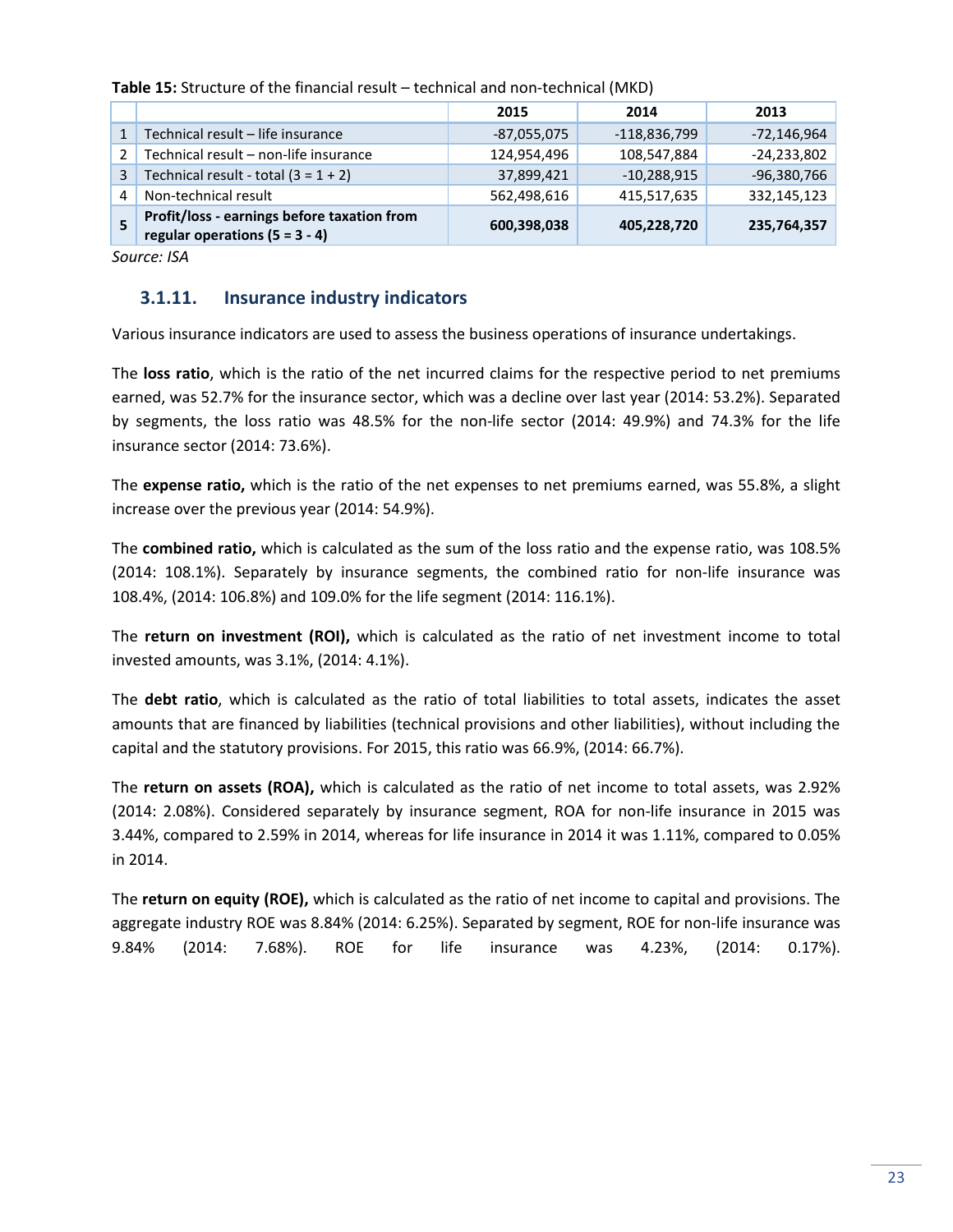## <span id="page-23-0"></span>**3.2. INSURANCE INTERMEDIATION**

The role of intermediaries in the sale of insurance has become increasingly important. In 2015, 47.2% of GWP was generated through direct sales by insurance undertakings, whereas 52.76% (2014: 54.77%) was generated through various intermediaries (Table 16).

|                               | 2015      | %      | 2014      | %      | 2013      | %      |
|-------------------------------|-----------|--------|-----------|--------|-----------|--------|
| Direct sales                  | 3,910,590 | 47.2%  | 3,451,376 | 45.2%  | 3,540,011 | 49.2%  |
| Insurance brokerage companies | 2,030,358 | 24.5%  | 1,804,366 | 23.6%  | 1,675,796 | 23.3%  |
| insurance agencies            | 768,199   | 9.3%   | 679,296   | 8.9%   | 422,115   | 5.9%   |
| <b>Travel Agencies</b>        | 38,095    | 0.5%   | 37,761    | 0.5%   | 34,397    | 0.5%   |
| Car Showrooms                 | 7,848     | 0.1%   | 7,648     | 0.1%   | 7,178     | 0.1%   |
| <b>Banks</b>                  | 62,650    | 0.8%   | 49,326    | 0.6%   | 40,906    | 0.6%   |
| Insurance agents              | 1,284,643 | 15.5%  | 1,184,301 | 15.5%  | 1,293,283 | 18.0%  |
| Other distribution channels   | 175,102   | 2.1%   | 416,430   | 5.5%   | 176,128   | 2.4%   |
| <b>Total</b>                  | 8,277,485 | 100.0% | 7,630,504 | 100.0% | 7,189,814 | 100.0% |

**Table, 2:** Structure of insurance policy sales channels by GWP generated (thousand MKD)

*Source: ISA*

 $\overline{a}$ 

## <span id="page-23-1"></span>**3.2.1. Insurance agency activities**

Insurance agency activities refer to preparation and execution of insurance contracts on behalf of one or several insurance undertakings, mainly for non-competitive insurance products. These activities on the insurance market are conducted through insurance agents – natural persons and insurance agencies who realised 24.80% of the GWP in 2015 (2014: 31.12%).

The insurance agency activities via natural persons require an ISA license, which is issued after passing an exam which entitles one to work as insurance agent. The relative share of total GWP sold through insurance agents was 15.52%, keeping in mind that 976 agents held ISA licenses in 2015. ISA keeps available a registry of active insurance agents on its website. <sup>6</sup>

During 2015, there were 13 insurance agencies active on the insurance market (Table 17), which is an increase of 3 companies over 2014 (Ibo Insurance JSC Kumanovo, Your Friend JSC Prilep, and Family Partner JSC Skopje).

Insurance agency activities are also performed by banks licensed to perform insurance agency activities by the National Bank of Republic of Macedonia, as obtained by a prior consent of the ISA. In 2015, the number of banks that performed insurance agency activities increased by two new banks (Sparkasse Bank JSC Skopje and NLB Tutunska Banka JSC Skopje) bringing the total count to three banks.

<sup>6</sup> <http://www.aso.mk/dokumenti/regulativa/Registar%20Zastapnici.pdf>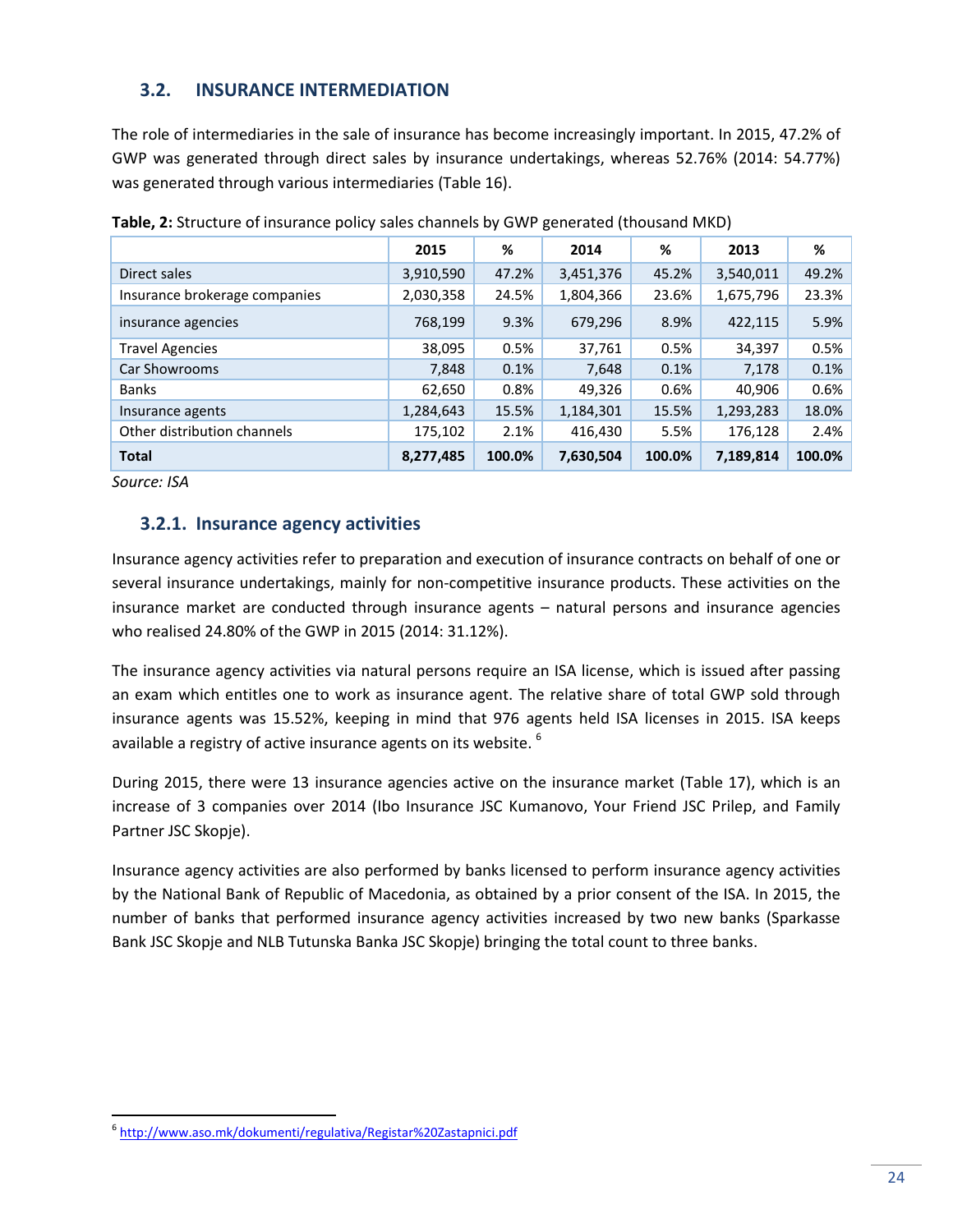|                         | Name of the agency         |
|-------------------------|----------------------------|
| $\mathbf{1}$            | <b>AKTIVA INSURANCE</b>    |
| $\overline{2}$          | TREND-MR                   |
| 3                       | <b>VDS MAGMA</b>           |
| $\overline{\mathbf{4}}$ | <b>LYON INS</b>            |
| 5                       | <b>REA INSURANCE GROUP</b> |
| 6                       | <b>SAFE LIFE</b>           |
| $\overline{7}$          | <b>FORTIS</b>              |
| 8                       | Mako AS                    |
| 9                       | LIFE VISION                |
| 10                      | <b>GLS INSURANCE</b>       |
| 11                      | <b>YOUR FRIEND</b>         |
| 12                      | <b>IBO INSURANCE</b>       |
| 13                      | <b>FAMILY PARTNER</b>      |
| 14                      | <b>SPARKASSE BANK</b>      |
| 15                      | NLB Tutunska Banka         |
| 16                      | Ohridska Banka             |

*Source: ISA*

On 31 December 2015, insurance agencies had total assets of MKD 88.69 million, and capital totalling MKD 40.84 million. The insurance agencies ended 2015 with after-tax earnings of MKD 5.97 million.

In 2015, insurance agencies generated in volume 9.28% of total GWP (2014: 8.90%). Although the share of insurance agency was relatively smaller compared to insurance brokerage companies and insurance agents, there has been an increasing trend of insurance agencies entering the market.

During 2015, insurance agencies signed 78,768 insurance agreements (policies) (2014: 54,446), a 30.88% increase over the previous year. They received commissions of MKD 178.52 million from the insurance undertakings, as based on GWP of MKD 768.19 million.

Chart 12 shows the relative distribution of GWP across lines of business, as generated by insurance agencies.





*Source: ISA*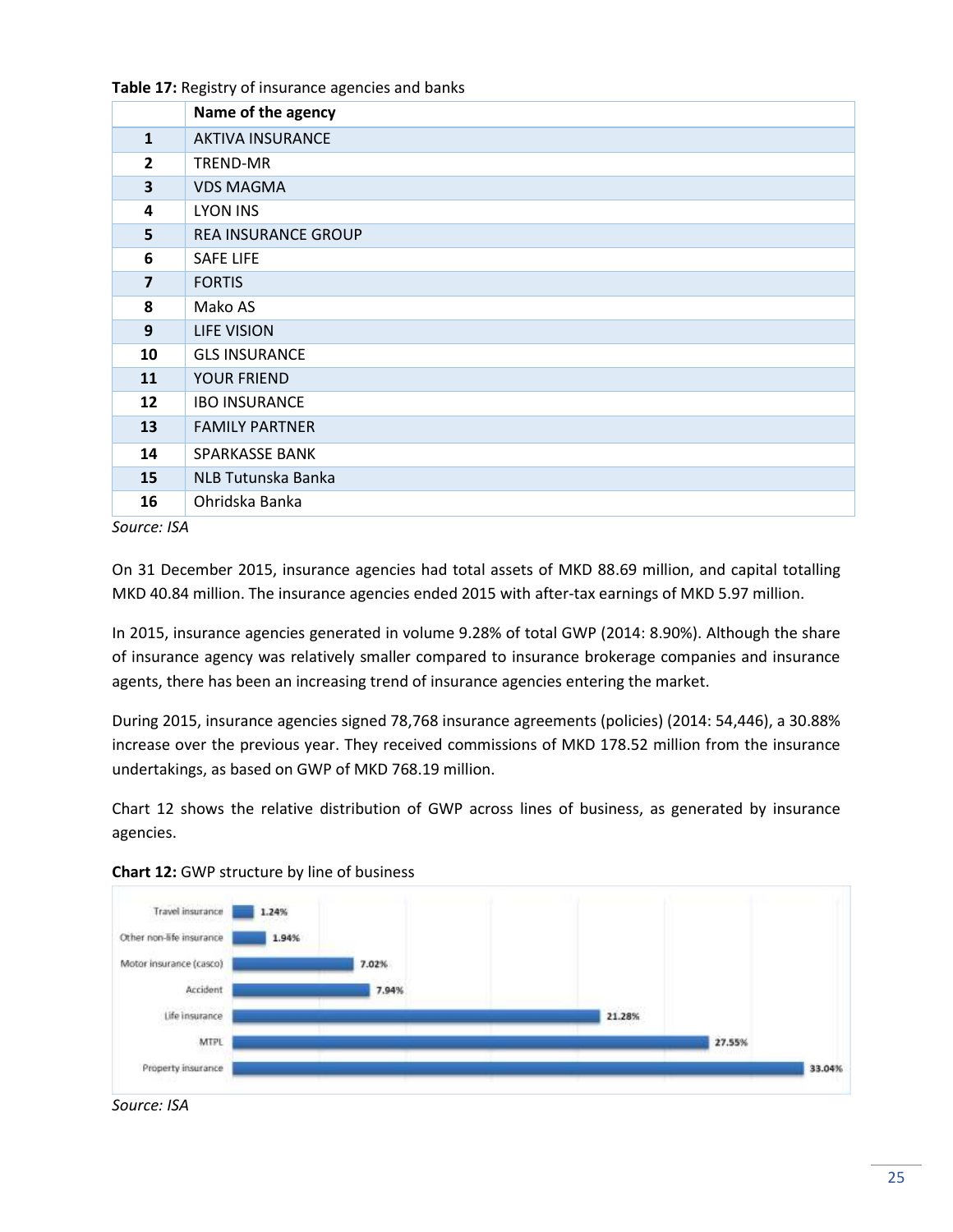## <span id="page-25-0"></span>**3.2.2. Insurance brokerage activities**

Insurance brokerage activities refer to intermediation over negotiations for insurance and reinsurance coverage by clients of brokerage companies, as well as intermediation during the process of settling claims for incurred losses from insurance and reinsurance undertakings on behalf of clients. In 2015, insurance brokerage companies generated 24.53% of the GWP (2014: 23.65%) through this distribution channel.

At year-end 2015, there were 30 insurance brokerage companies on the insurance market (Table**Error! Reference source not found.**), and one operating license was issued to a new joint stock company offering insurance brokerage services (PORSCHE BROKER Skopje). Also, during 2015, ISA revoked the operating license of one insurance brokerage company (Insurance Brokerage Company Makoil Broker JSC Skopje).

|                         | Name of the company         |
|-------------------------|-----------------------------|
| $\mathbf{1}$            | <b>EUROEKSPERTS</b>         |
| $\mathbf{2}$            | <b>EUROMAK BROKER</b>       |
| 3                       | <b>WIASS</b>                |
| 4                       | <b>IN BROKER</b>            |
| 5                       | <b>WFP</b>                  |
| 6                       | <b>MOBILITY BROKER</b>      |
| $\overline{\mathbf{z}}$ | <b>SEDA BROKER</b>          |
| 8                       | <b>OUR INSURANCE</b>        |
| 9                       | <b>JDB BROKER</b>           |
| 10                      | <b>DELTA INS BROKER</b>     |
| 11                      | A-TIM JSC                   |
| 12                      | <b>LEGRA JSC</b>            |
| 13                      | <b>K MK BROKER</b>          |
| 14                      | <b>POLICY PLUS</b>          |
| 15                      | <b>AMG PREMIUM</b>          |
| 16                      | <b>SUPER BROKER</b>         |
| 17                      | <b>KORAB INS</b>            |
| 18                      | <b>NEW INSURANCE BROKER</b> |
| 19                      | <b>CERTUS</b>               |
| 20                      | <b>STM Broker Plus</b>      |
| 21                      | <b>AM BROKER</b>            |
| 22                      | <b>MEGA BROKER</b>          |
| 23                      | <b>CVO BROKER</b>           |
| 24                      | <b>ASUC Broker</b>          |
| 25                      | <b>SAFE INVEST</b>          |
| 26                      | <b>VIA BROKER</b>           |
| 27                      | <b>WEBER GMA</b>            |
| 28                      | <b>MAK TREND BROKER</b>     |
| 29                      | <b>SN INSURANCE BROKER</b>  |
| 30                      | <b>PORSCHE BROKER</b>       |

#### **Table 18:** Registry of insurance brokerage companies

*Source: ISA*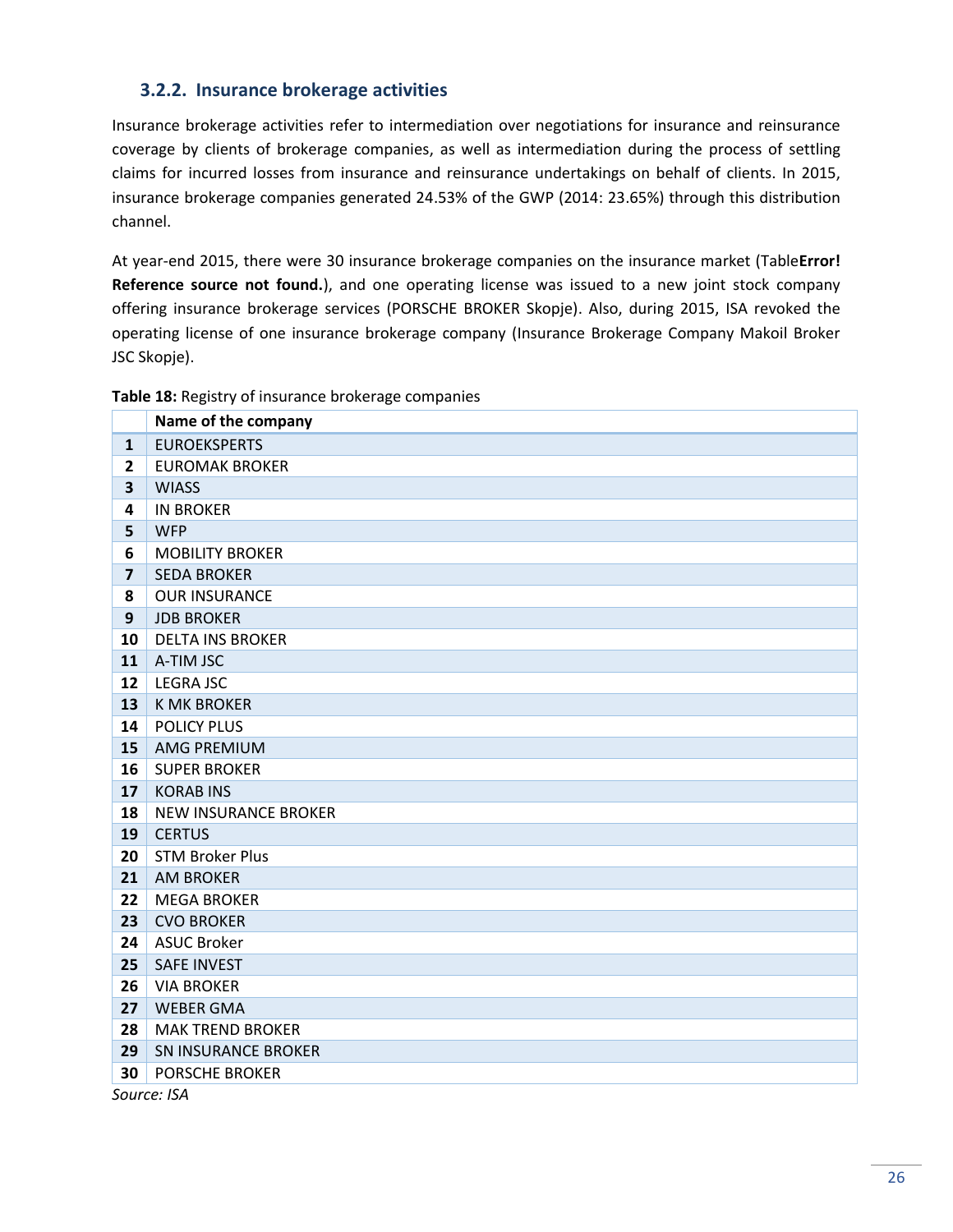On 31 December 2015, the insurance brokerage companies had total assets of MKD 688.91 million, and capital of MKD 464.54 million. The insurance brokerage companies ended 2015 with after-tax profits of MKD 129.48 million.

The insurance brokerage companies sold 238,697 insurance policies (2014: 218,631), a growth of 8.41% over the previous year. They earned commissions of MKD 479.71 million from insurance undertakings, a figure determine on the basis of GWP MKD 2,030 million.

Chart 13 shows distribution of total GWP across lines of business, as generated by insurance brokerage companies.



**Chart 13:** Relative share of GWP across lines of business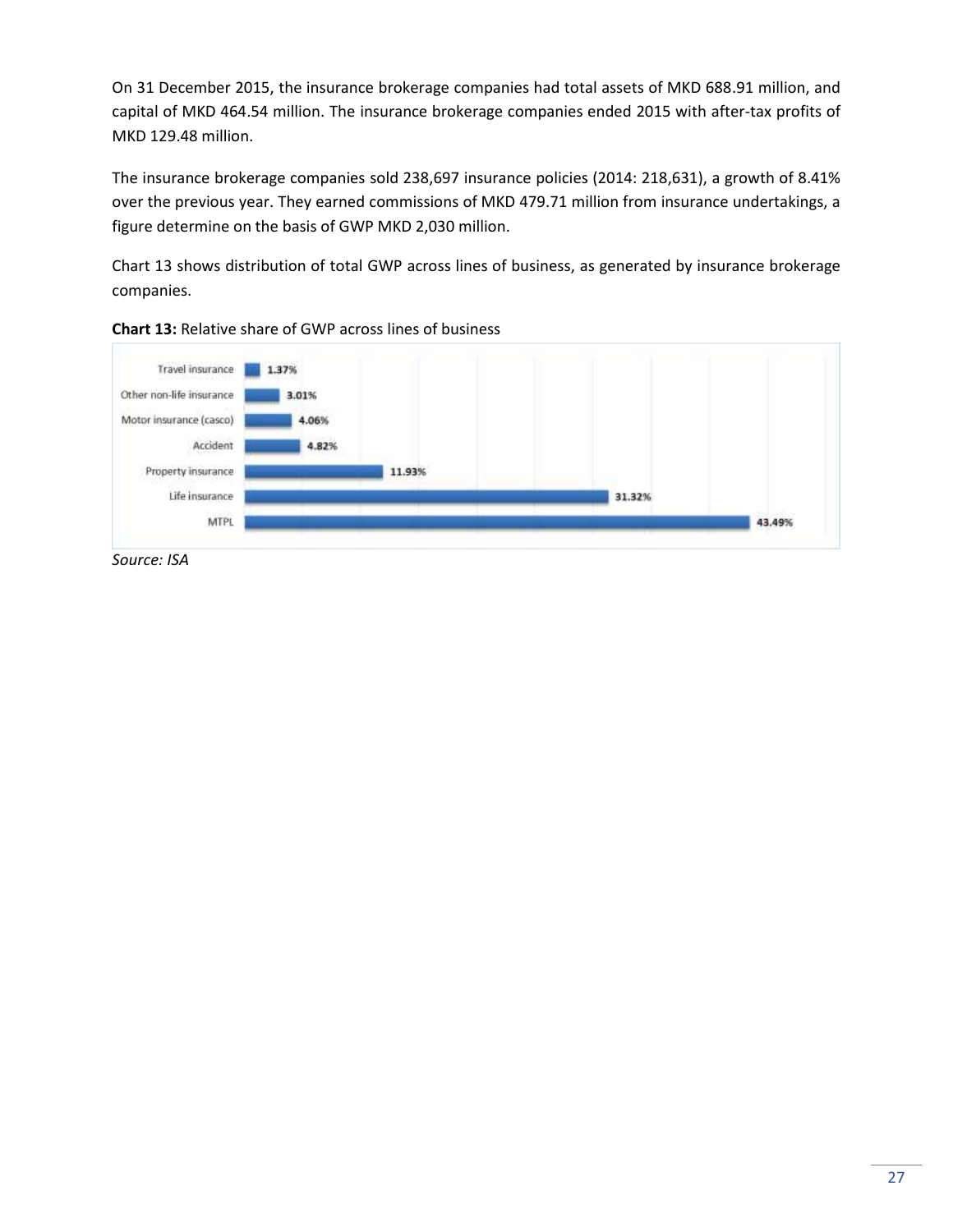## <span id="page-27-0"></span>**3.3. NATIONAL INSURANCE BUREAU**

In accordance with the Law on Compulsory Traffic Insurance of Republic of Macedonia, the National Insurance Bureau (hereafter, NIB) oversees activities envisaged in international agreements for insuring owners and users of motor vehicles against traffic liabilities (green card), and represents insurance companies from the Republic of Macedonia in international insurance organisations and institutions. NIB also issues and prints international motor insurance cards (green cards) on behalf of its members; maintains statistical records; processes statistical data submitted by insurance companies; establishes and maintains a central records system of insurance policies and damage claims related to use of motor vehicles.

Since 1994, NIB has been a member of the Council of Bureaux London, whose purpose is to facilitate international road traffic for motor vehicles and trailers through motor third-party liability (MTPL) insurance as per conditions prescribed in the concerned country, and to guarantee that the persons who have suffered damages related to traffic accidents including motor vehicles are compensated by applying the national legislation of that country. At the same time, as a member of the Council, the NIB participates in the work of the Southeast Europe Group, which includes the countries from the region.

All 11 non-life insurance companies in the Republic of Macedonia are NIB members.

The Operations Report that the NIB submitted to ISA, in accordance with Article 54, paragraph (3) of the Law on Compulsory Traffic Insurance, shows the financial operations of the NIB, and the financial operations of the Guarantee Fund in 2015.

On 31 December 2015, NIB's total assets were MKD 228 million, of which MKD 66 million were in current assets, and the remaining MKD 162 million in non-current assets. Compared to 2014, total assets increased by 1.55%. Bank deposits make up the largest share of NIB's assets at 76.83%, with receivables from insurance undertakings at 8.66%, investments in government securities at 6.52%, and other assets at7.99%. Regarding NIB's total liabilities and capital, capital made up 83.95% of the share, with current liabilities making up the remaining 16.05%. Also, during 2015, the NIB generated profits of MKD 1,934 thousand (2014: MKD 1,422 thousand).

## <span id="page-27-1"></span>**3.3.1. NIB's Guarantee Fund**

Article 58 of the Law on Compulsory Traffic Insurance establishes NIB's Guarantee Fund, which is used toward paying:

1) Claims for damages incurred within the territory of the Republic of Macedonia by unknown and uninsured motor vehicles and trailers, uninsured boats and motor-powered boats, and uninsured aircrafts;

2) Claims for damages incurred within the territory of the Republic of Macedonia by public transportation vehicles registered to transport passengers but for which owners have not carried accident coverage for their passengers;

3) Claims to individuals who have suffered damages but cannot be indemnified by insolvent insurance undertakings, beginning the amount were a undertaking's runoff cannot fulfil its obligation operation; and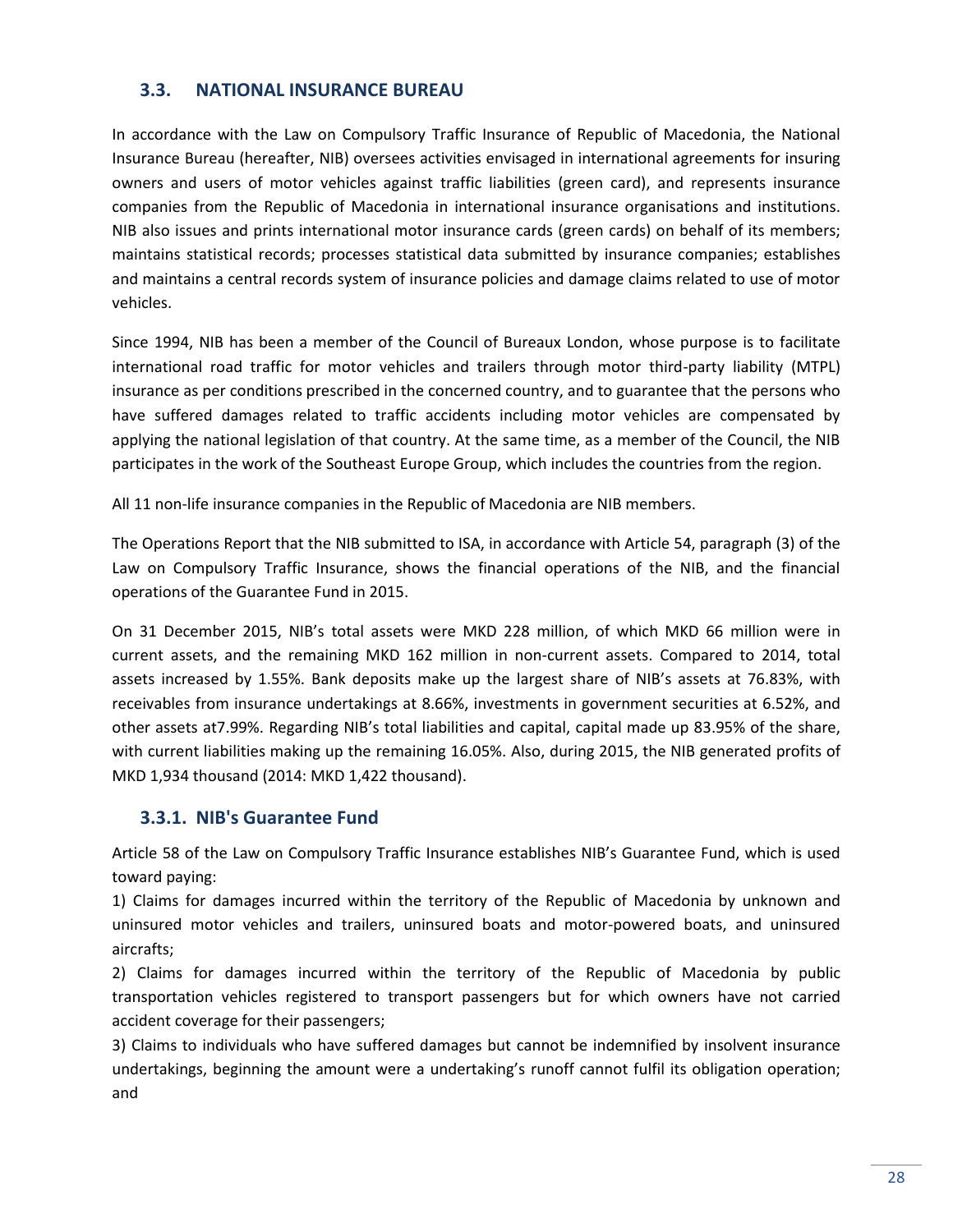4) Claims for damages caused by insured motor vehicles originating from the territory of Republic of Macedonia for which National Insurance Bureau has provided insurance coverage in accordance with the Crete Agreement and the other international agreements.

The Guarantee Fund's operation is based upon the Law on Compulsory Traffic Insurance, the Rulebook on establishing and using the Guarantee Fund, and the Manual for record-keeping and disbursing the funds of the Guarantee Fund as adopted by the NIB.

Insurance undertakings which provide compulsory third-party motor liability insurance are obligated to pay into the Guarantee Fund an amount based on premiums realised from the previous quarter to the current year-current quarter and are of those certain compulsory lines of business that they undertake.

Following a decision by NIB's Management Board, each calendar year, new allocation of the funds in the amount of 3,000,000 EUR from the Guarantee Fund will be allocated, as per the share percentage of the insurance undertakings in the total written premium for all compulsory insurances. Table 19 below shows insurance undertakings' relative share of contributions into the Guarantee Fund in 2015.

| Name of the insurance<br>undertaking | Total GWP for 2015 for<br>all compulsory<br>insurances | % of GWP share for all<br>mandatory insurances | <b>Share in the Guarantee</b><br><b>Fund of 3,000,000 EUR</b><br>or 184,500.000 MKD |
|--------------------------------------|--------------------------------------------------------|------------------------------------------------|-------------------------------------------------------------------------------------|
| <b>MACEDONIA</b>                     | 235,000,785                                            | 6.39%                                          | 11,797,080                                                                          |
| <b>TRIGLAV</b>                       | 530,166,107                                            | 14.43%                                         | 26,614,430                                                                          |
| <b>EUROINS</b>                       | 349,544,068                                            | 9.51%                                          | 17,547,173                                                                          |
| SAVA                                 | 357,187,264                                            | 9.72%                                          | 17,930,863                                                                          |
| <b>WINNER</b>                        | 325,731,543                                            | 8.86%                                          | 16,351,780                                                                          |
| <b>EUROLINK</b>                      | 345,682,852                                            | 9.41%                                          | 17,353,339                                                                          |
| <b>INSIG</b>                         | 177,568,862                                            | 4.83%                                          | 8,913,988                                                                           |
| <b>UNIQA</b>                         | 439,030,283                                            | 11.95%                                         | 22,039,396                                                                          |
| OSIGURITELNA POLISA                  | 388,585,582                                            | 10.57%                                         | 19,507,064                                                                          |
| <b>ALBSIG</b>                        | 305,457,026                                            | 8.31%                                          | 15,333,996                                                                          |
| <b>CROATIA NON-LIFE</b>              | 221,331,739                                            | 6.02%                                          | 11,110,892                                                                          |
| <b>Total</b>                         | 3,675,286,111                                          | 100.00%                                        | 184,500,000                                                                         |

| Table 19: Share in the Guarantee Fund by insurance undertaking for the period 1.1.2015-31.12.2015 |  |
|---------------------------------------------------------------------------------------------------|--|
|---------------------------------------------------------------------------------------------------|--|

*Source: NIB Operations Report, 2015*

## <span id="page-28-0"></span>**3.3.2. Claims Subrogated from the Guarantee Fund**

According to Article 60, paragraph (4), of the Law on Compulsory Traffic Insurance, an insurance undertaking has a right of subrogation, that is, to be refunded a claim to be from the Guarantee Fund for which it has paid a claim for which another undertaking had an obligation..

In 2015, insurance undertakings reported 725 claims for subrogation. Of these claims, 697 totalling MKD 110.68 million were accepted and refunded.

The average subrogated claim paid in 2015 was MKD 158,801, which represents an increase of 12.3% over the previous year (2014: MKD 138,995).